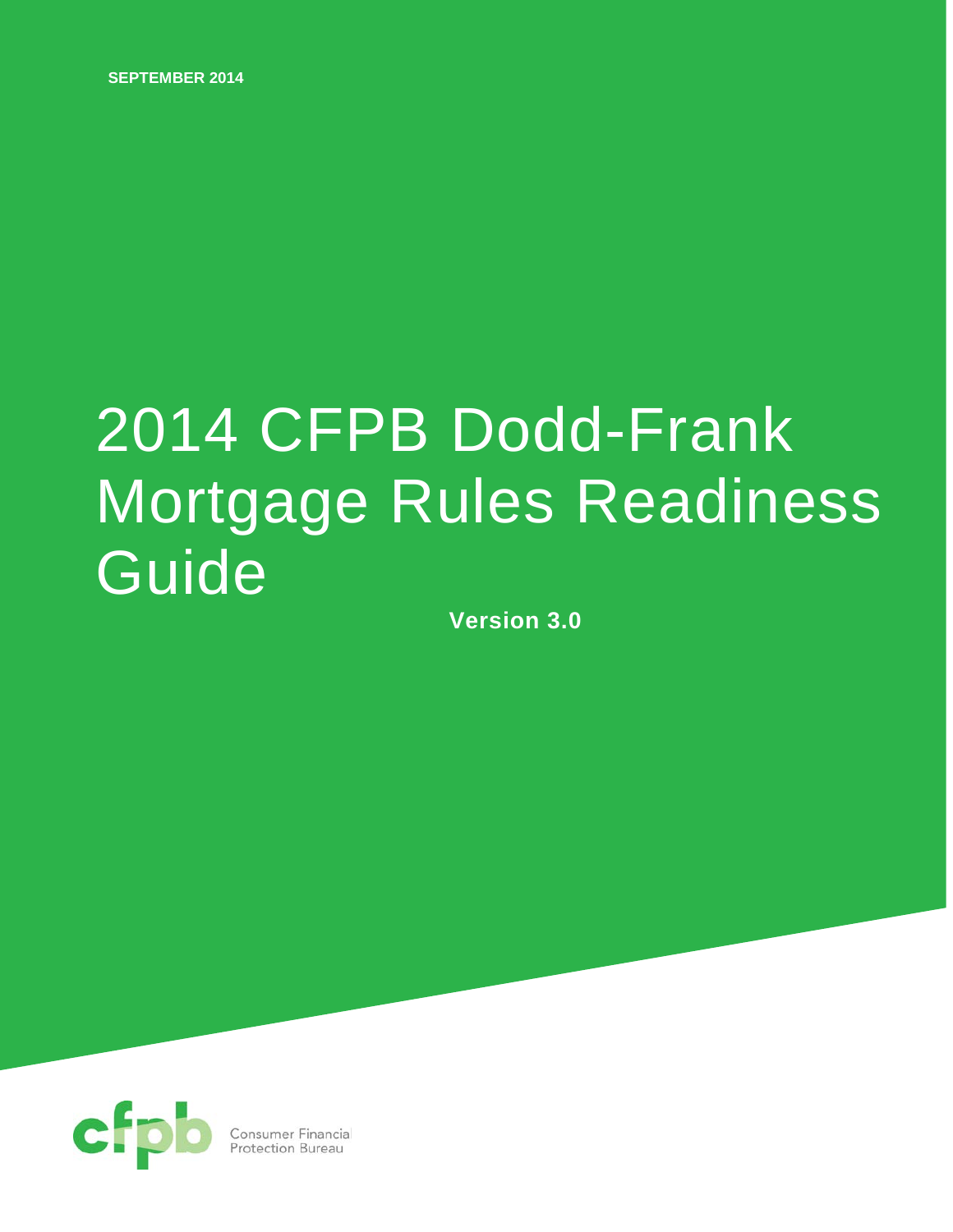# **CFPB Dodd-Frank Mortgage Rules Readiness Guide**

The Consumer Financial Protection Bureau (CFPB or Bureau) is updating the CFPB Dodd-Frank Mortgage Rules Readiness Guide (Guide) to help financial institutions come into and maintain compliance with the new mortgage rules outlined in Part I of this Guide. The CFPB has designed this Guide for use by institutions of all sizes.

This Guide summarizes the mortgage rules finalized by the CFPB as of August 1, 2014, but it is not a substitute for the rules. Only the rules and their official interpretations can provide complete and definitive information regarding their requirements. You can find these rules at [http://www.consumerfinance.gov/regulatory-implementation/.](http://www.consumerfinance.gov/regulatory-implementation/) Each rule description below includes a hyperlink with additional information, including Small Entity Compliance Guides, which may make the rule easier to digest.

This Guide consists of:

Part I - Summary of the Rules Part II - Readiness Questionnaire Part III - Frequently Asked Questions

Part IV - Tools

The questionnaire in Part II is not intended to encompass all details of a comprehensive compliance program. It is not a replacement for the examination procedures or regulations. It is intended to serve as a guide in preparing for implementation of the mortgage rules and in performing a self-assessment.

This document is available online only and is updated periodically. We invite your feedback on this guide. How useful is it in preparing for compliance with the rules? Do you have suggestions for improving it? Please send feedback to: [CFPB\\_MortgageRulesImplementation@cfpb.gov.](mailto:CFPB_MortgageRulesImplementation@cfpb.gov%20.)

If, after reviewing the resources on the [CFPB Regulatory Implementation page](http://www.consumerfinance.gov/regulatory-implementation/) and the related regulations and commentary, you have a question regarding regulatory interpretation; please email [CFPB\\_reginquiries@cfpb.gov](mailto:CFPB_reginquiries@cfpb.gov) with your specific question, including reference to the applicable regulation sections.

For more information about the CFPB's supervision policies and procedures, please contact [CFPB\\_Supervision@CFPB.gov.](mailto:CFPB_Supervision@CFPB.gov) If your company is supervised by an agency other than the CFPB, please contact that agency with questions about supervision policies and procedures.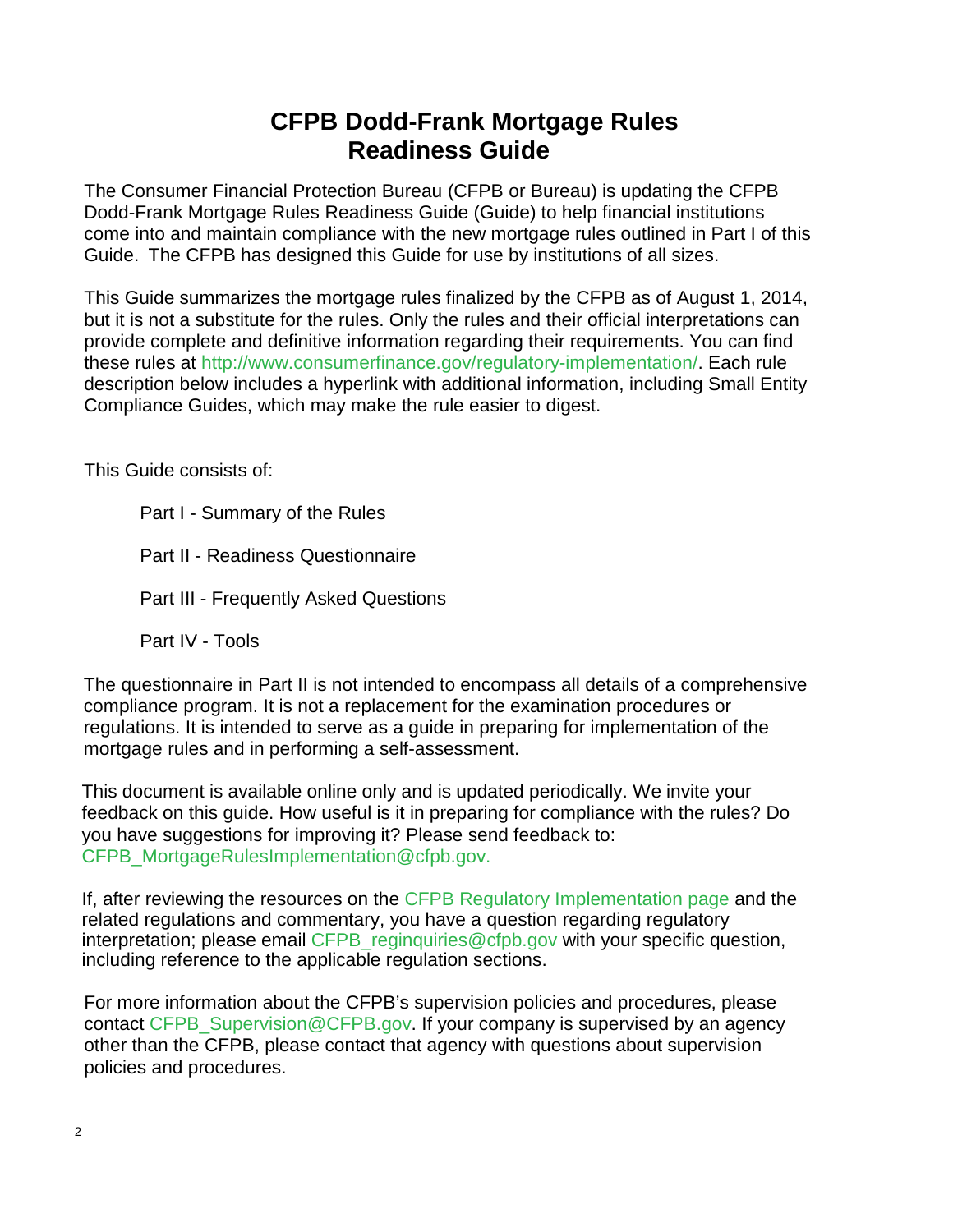# **Part I – Summary of the Rules**

Beginning in 2013, the Bureau issued several final rules concerning mortgage markets in the United States pursuant to the Dodd-Frank Wall Street Reform and Consumer Protection Act (Dodd-Frank Act), Public Law 111-203, 124 Stat. 1376 (2010). The rules amend several existing regulations, including Regulations Z, X, and B. Below are summaries related to these rules, beginning with rules required under Title XIV of the Dodd-Frank Act (Title XIV Rules) and followed by the Integrated Mortgage Disclosures under the Real Estate Settlement Procedures Act (RESPA) and the Truth in Lending Act (TILA) (collectively TILA-RESPA Integrated Disclosure rule). An overview of rule content is also available in the Small Entity Compliance Guides. (See the last page for links to these guides). The CFPB will continue to provide updates to the rules when necessary. Updates will be posted, along with a summary of the changes, on the [CFPB Regulatory](http://www.consumerfinance.gov/regulatory-implementation/)  [Implementation page.](http://www.consumerfinance.gov/regulatory-implementation/)

# **[Title XIV Rules](http://www.consumerfinance.gov/regulatory-implementation/title-xiv/)**

# [Ability-to-Repay](http://www.consumerfinance.gov/regulations/ability-to-repay-and-qualified-mortgage-standards-under-the-truth-in-lending-act-regulation-z/) and Qualified Mortgage Standards (Regulation Z)

The CFPB amended Regulation Z, which implements TILA. Before the amendments, Regulation Z, among other things, prohibited a creditor from making a higher-priced mortgage loan without regard to the consumer's ability to repay the loan. The amendments implement Sections 1411 and 1412 of the Dodd-Frank Act, which generally require creditors to make a reasonable, good faith determination of a consumer's ability to repay any consumer credit transaction secured by a dwelling (excluding an open-end credit plan, timeshare plan, reverse mortgage, or temporary loan), and establish certain protections from liability under this requirement for "Qualified Mortgages." The amendments also implement Section 1414 of the Dodd-Frank Act, which limits prepayment penalties. Finally, the amendments require creditors to retain evidence of compliance with the rule for three years after a covered loan is consummated.

The amendments were effective for transactions for which the creditor received an application on or after January 10, 2014.

Note: on July 11, 2014, the Bureau [clarified](http://www.gpo.gov/fdsys/pkg/FR-2014-07-17/pdf/2014-16780.pdf) that the ability to repay requirements do not apply to certain successors in interest where the transaction does not qualify as an assumption under Regulation Z.

# Escrow [Requirements](http://www.consumerfinance.gov/regulations/escrow-requirements-under-the-truth-in-lending-act-regulation-z/) under the Truth in Lending Act (Regulation Z)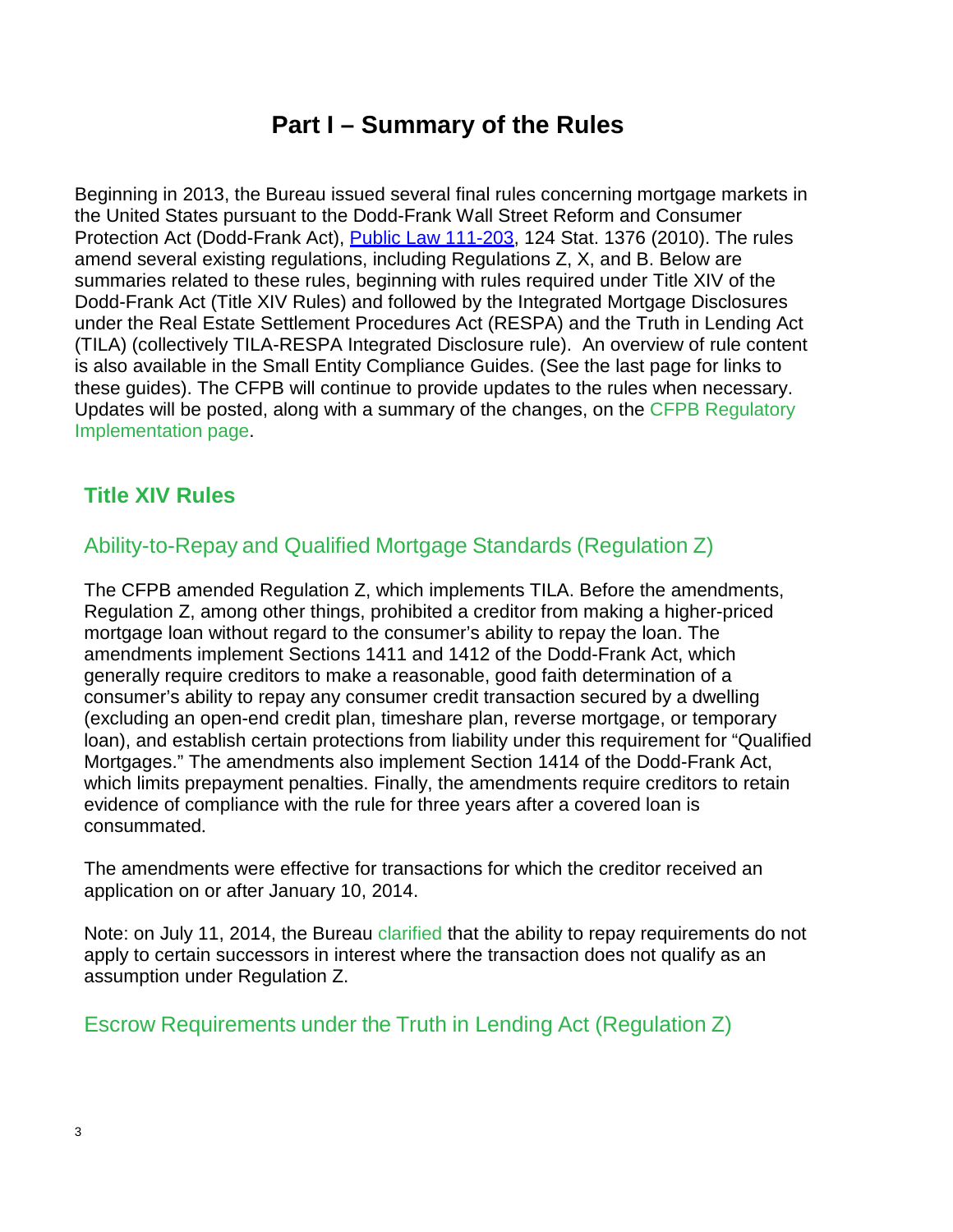The CFPB amended Regulation Z to implement Dodd-Frank Act changes to TILA's escrow requirements. Regulation Z already required creditors to establish escrow accounts for higher-priced mortgage loans secured by a first lien on a principal dwelling. The rule implements statutory changes made by the Dodd-Frank Act that lengthen the time required to maintain a mandatory escrow account established for a higher- priced mortgage loan to five years from one year. The rule also exempts certain transactions from the statute's escrow requirement. The primary exemption applies to mortgage transactions extended by creditors that (1) operate predominantly in rural or underserved areas for the preceding three years, (2) together with their affiliates originate a limited number of first-lien covered transactions, (3) have assets below a certain threshold adjusted annually, and (4) together with their affiliates do not maintain escrow accounts on extensions of consumer credit secured by real property or a dwelling that are currently serviced by the creditors or their affiliates (subject to certain exceptions).

The amendments were effective June 1, 2013.

# High-Cost Mortgage and [Homeownership](http://www.consumerfinance.gov/regulations/high-cost-mortgage-and-homeownership-counseling-amendments-to-regulation-z-and-homeownership-counseling-amendments-to-regulation-x/) Counseling (Regulations X [and](http://www.consumerfinance.gov/regulations/high-cost-mortgage-and-homeownership-counseling-amendments-to-regulation-z-and-homeownership-counseling-amendments-to-regulation-x/) Z)

The CFPB amended Regulation X and Z to implement the Dodd-Frank Act's amendments to TILA and RESPA by expanding the types of mortgage loans that are subject to the protections of the Home Ownership and Equity Protection Act of 1994 (HOEPA), revising and expanding the tests for coverage under HOEPA, and imposing additional restrictions on mortgages that are covered by HOEPA, including a pre-loan counseling requirement. The amendments also impose certain other requirements related to homeownership counseling, including a requirement that consumers receive information about homeownership counseling providers. An interpretive rule provided instructions for generating a list of homeownership counseling organizations using data provided by CFPB or the Department of Housing and Urban Development.

The amendments were effective for transactions for which the creditor received an application on or after January 10, 2014.

# Mortgage Servicing Rules [\(Regulations](http://www.consumerfinance.gov/regulations/2013-real-estate-settlement-procedures-act-regulation-x-and-truth-in-lending-act-regulation-z-mortgage-servicing-final-rules/) X and Z)

The CFPB amended Regulation X, which implements RESPA, and the official interpretation to Regulation X, as well as Regulation Z, which implements TILA, and the official interpretation to Regulation Z, to implement provisions of the Dodd-Frank Act regarding mortgage loan servicing.

Specifically, the Regulation X amendments implement Dodd-Frank Act sections addressing servicers' obligations: to correct errors asserted by mortgage loan borrowers; to provide certain information requested by such borrowers; and to provide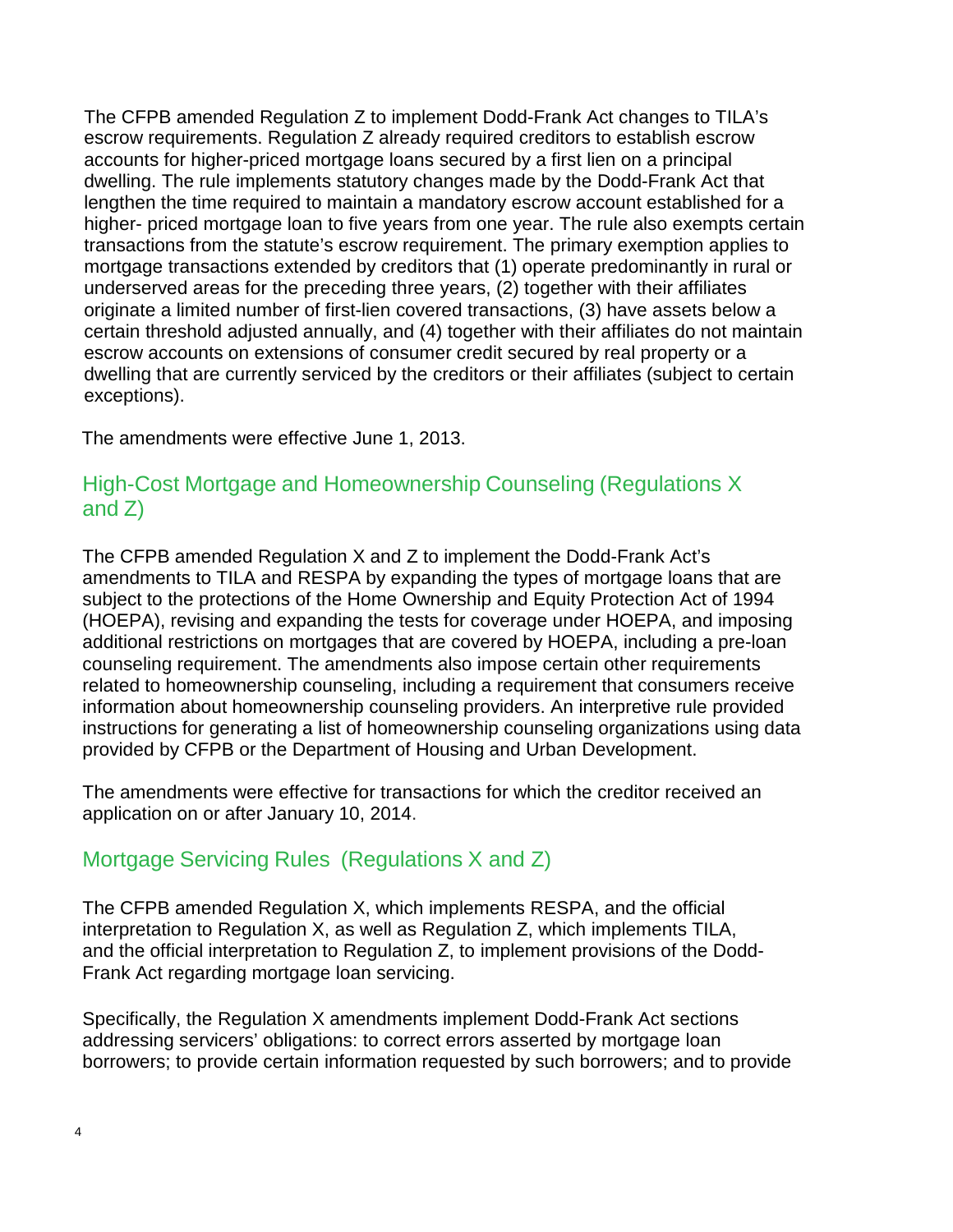protections to such borrowers in connection with force-placed insurance. Additionally, the amendments require servicers to establish reasonable policies and procedures to achieve certain delineated objectives; to provide information about mortgage loss mitigation options to delinquent borrowers; and to establish policies and procedures for providing delinquent borrowers with continuity of contact with servicer personnel capable of performing certain functions. The amendments establish procedures for the review of borrowers' applications for available loss mitigation options. Further, the amendments modify and streamline certain existing servicing-related provisions of Regulation X.

The amendments to Regulation Z implement Dodd-Frank Act sections addressing initial rate adjustment notices for adjustable-rate mortgages, periodic statements for residential mortgage loans, prompt crediting of mortgage payments, and responses to requests for payoff amounts. The amendments also include rules governing the scope, timing, content, and format of disclosures to consumers regarding the interest rate adjustments of their variable-rate transactions.

The amendments rules were effective January 10, 2014.

# ECOA [Valuations](http://www.consumerfinance.gov/regulations/disclosure-and-delivery-requirements-for-copies-of-appraisals-and-other-written-valuations-under-the-equal-credit-opportunity-act-regulation-b/) for Loans Secured by a First Lien on a Dwelling [\(Regulation](http://www.consumerfinance.gov/regulations/disclosure-and-delivery-requirements-for-copies-of-appraisals-and-other-written-valuations-under-the-equal-credit-opportunity-act-regulation-b/) B)

The CFPB amended Regulation B, which implements the Equal Credit Opportunity Act (ECOA), and the Bureau's official interpretations to implement the Dodd-Frank Act to ECOA concerning appraisals and other valuations. In general, the revisions to Regulation B require creditors to provide applicants with free copies of all appraisals and other written valuations developed in connection with an application for a loan to be secured by a first lien on a dwelling, and require creditors to notify applicants in writing that copies of appraisals will be provided to them promptly.

The amendments were effective for loans to be secured by first liens on dwellings for which the creditor received an application on or after January 18, 2014.

# TILA Appraisals for [Higher-Priced](http://www.consumerfinance.gov/regulations/appraisals-for-higher-priced-mortgage-loans/) Mortgage Loans (Regulation Z)

The CFPB issued final rules to amend Regulation Z jointly with the Federal Reserve Board, FDIC, FHFA, NCUA, and OCC. This rule implements new appraisal provisions in TILA that were added by the Dodd-Frank Act. These rules require creditors to obtain a full interior appraisal by a certified or licensed appraiser for non-exempt "higher-risk mortgage loans." The Bureau applied these rules to all higher-priced mortgage loans (HPMLs). HPMLs are mortgages with annual percentage rates that exceed the average prime offer rate by a specified percentage. The rule also requires a second such appraisal at the creditor's expense for certain properties held for less than 180 days. Exemptions include qualified mortgages, reverse mortgages, bridge loans, construction loans of \$25,000 or less and certain "streamlined" refinancings. Appraisal requirements for certain manufactured homes are effective on July 18, 2015. In addition, the rule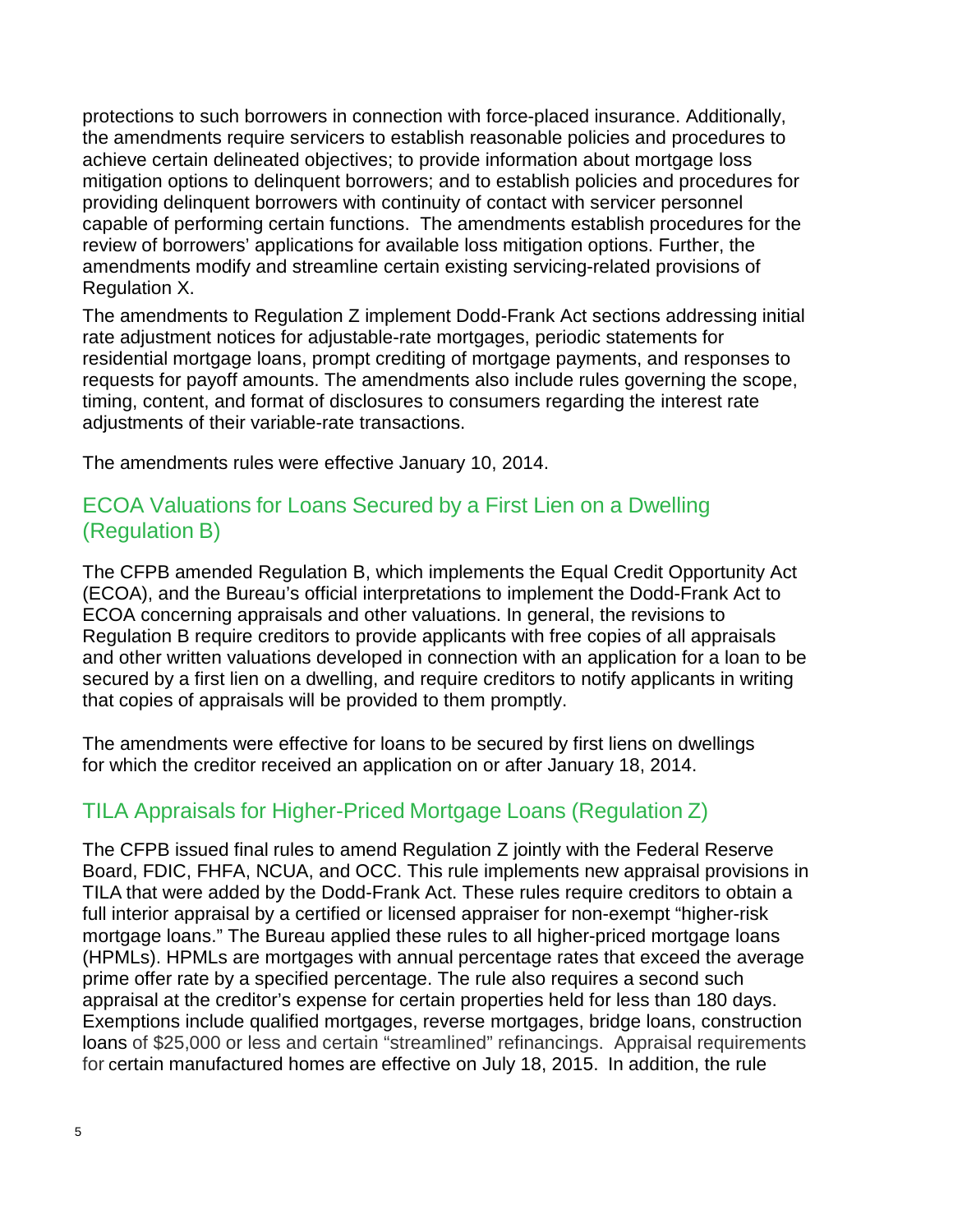requires creditors to provide the consumer with a copy of all written appraisals performed in connection with the HPML at least 3 days prior to closing.

The amendments were effective January 18, 2014.

# Loan Originator [Compensation](http://www.consumerfinance.gov/regulations/loan-originator-compensation-requirements-under-the-truth-in-lending-act-regulation-z/) Requirements (Regulation Z)

The CFPB amended Regulation Z to implement Dodd-Frank Act amendments that impose requirements and restrictions on: loan originator compensation; qualifications of, and registration or licensing of loan originators; compliance procedures for depository institutions; mandatory arbitration; and the financing of credit insurance. The amendments revise or provide additional commentary on Regulation Z's definition of a loan originator, restrictions on loan originator compensation, including prohibitions on dual compensation and compensation based on a term of a transaction or a proxy for a term of a transaction, and to recordkeeping requirements. The rule also establishes tests for when loan originators can be compensated through certain profits-based compensation arrangements. The rule did not prohibit payments to and receipt of payments by loan originators when a consumer pays upfront points or fees in the mortgage transaction. Instead the Bureau will first study how points and fees function in the market and the impact of this and other mortgage-related rulemakings on consumers' understanding of and choices with respect to points and fees.

The amendments were effective on three separate dates: the prohibition on mandatory arbitration was effective June 1, 2013; the provisions on financing credit insurance and including the loan originator's name and Nationwide Mortgage Licensing System and Registry (NMLSR) ID on loan documents were effective January 10, 2014; and the loan originator compensation provisions were effective January 1, 2014.

## [Policy Guidance on Supervisory and Enforcement Considerations Relevant to](http://files.consumerfinance.gov/f/201407_cfpb_guidance_mini-correspondent-lenders.pdf)  [Mortgage Brokers Transitioning to Mini-Correspondent Lenders](http://files.consumerfinance.gov/f/201407_cfpb_guidance_mini-correspondent-lenders.pdf)

The Bureau issued policy guidance on July 17, 2014, expressing its concerns about mortgage brokers that have set up arrangements with wholesale lenders in which they purport to act as mini-correspondent lenders. The policy guidance points out that the requirements and restrictions that RESPA and TILA and their implementing regulations impose on compensation paid to mortgage brokers do not depend on the labels that parties use in their transactions.

# **[TILA-RESPA Integrated Disclosure rule](http://www.consumerfinance.gov/regulations/integrated-mortgage-disclosures-under-the-real-estate-settlement-procedures-act-regulation-x-and-the-truth-in-lending-act-regulation-z/)**

As directed by the Dodd-Frank Act, the CFPB finalized the TILA-RESPA Integrated Disclosure rule that integrates the mortgage loan disclosures required under TILA and sections 4 and 5 of RESPA. The TILA-RESPA rule contains new requirements and two disclosure forms that consumers will receive in the process of applying for and consummating a mortgage loan. The rule also explains in detail how to fill out and use the forms.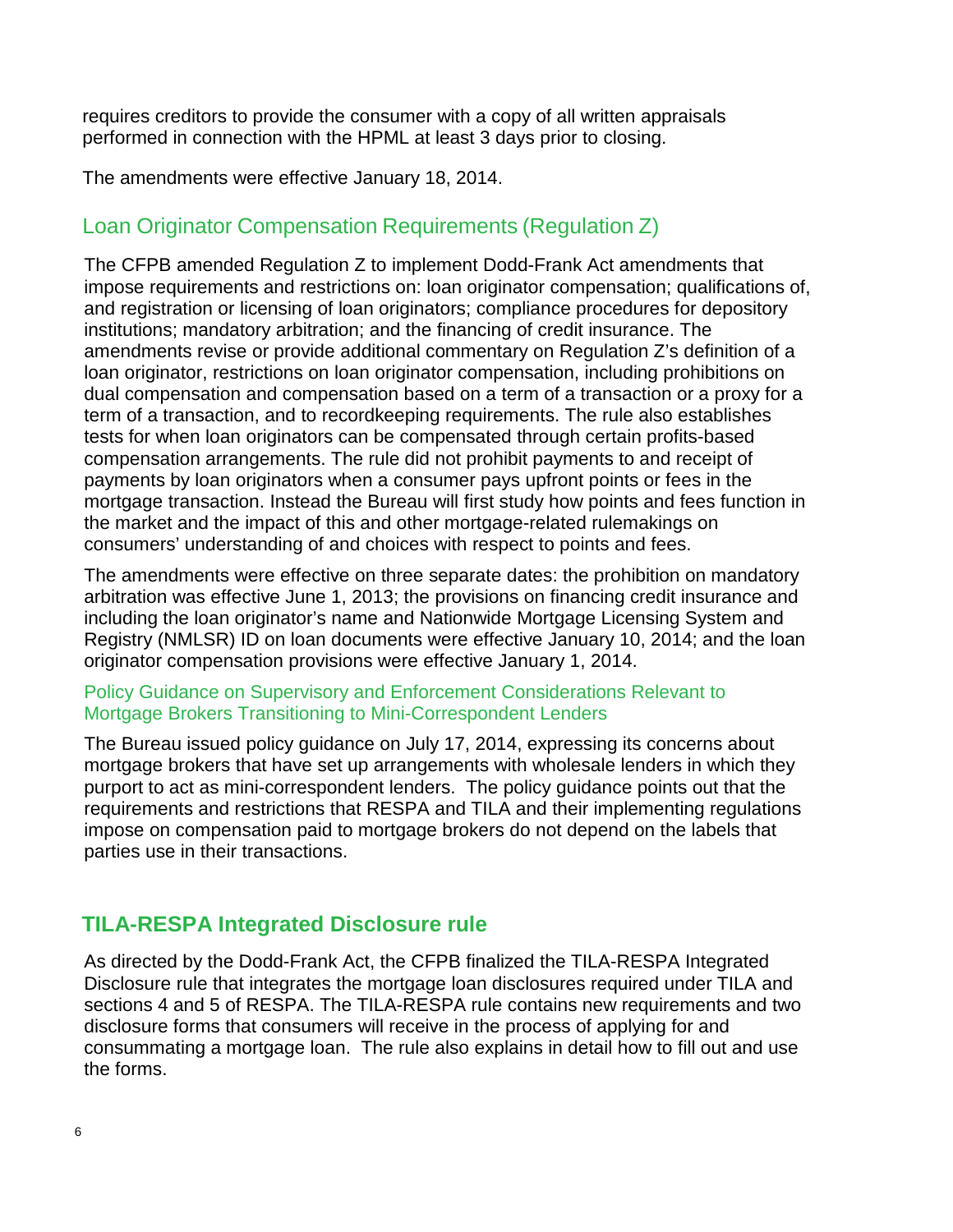First, the **Loan Estimate** combines two existing forms, the Good Faith Estimate (GFE) and the initial Truth-in Lending disclosure (initial TIL) into one form. The **Loan Estimate** must be provided to consumers no later than the third business day after they submit a loan application. The rule defines a loan application as having six of the seven elements that RESPA required: consumer's name, consumer's income, consumer's social security number to obtain a credit report, property address, estimate of the value of the property and mortgage loan amount sought. The definition in the rule does not include RESPA's seventh, catch-all term "any other information deemed necessary by the loan originator."

Second, the **Closing Disclosure** combines two existing forms, the Settlement Statement (HUD-1) and Truth-in-Lending disclosures (final TIL) into one form. The **Closing Disclosure** must be provided to consumers at least three business days before consummation of the loan.

The forms use clear language and design to make it easier for consumers to locate key information, such as interest rate, monthly payments, and costs to close the loan. The forms also provide more information to help consumers decide whether they can afford the loan and to facilitate comparison of the cost of different loan offers, including the cost of the loans over time.

There are new tolerance levels for disclosed estimates and restrictions on fees and actions taken before the consumer has received the Loan Estimate and indicated an intent to proceed with the transaction.

The TILA-RESPA rule applies to most closed-end consumer mortgages. It does not apply to home equity lines of credit (HELOCs), reverse mortgages, or mortgages secured by a mobile home or by a dwelling that is not attached to real property. The rule also does not apply to loans made by persons who are not considered "Creditors" under TILA because they make five or fewer mortgages in a year.

Regulatory implementation support materials on the TILA-RESPA Integrated Disclosure rule can be found at [http://www.consumerfinance.gov/regulatory](http://www.consumerfinance.gov/regulatory-implementation/tila-respa/)[implementation/tila-respa/.](http://www.consumerfinance.gov/regulatory-implementation/tila-respa/) There you will find a Compliance Guide, a Guide to Forms, Integrated loan disclosure forms & samples with blank model loan estimates and closing disclosures showing fields annotated to show rule citations, alternative loan type and Spanish language samples.

The amendments are effective for transactions for which the creditor receives an application on or after August 1, 2015.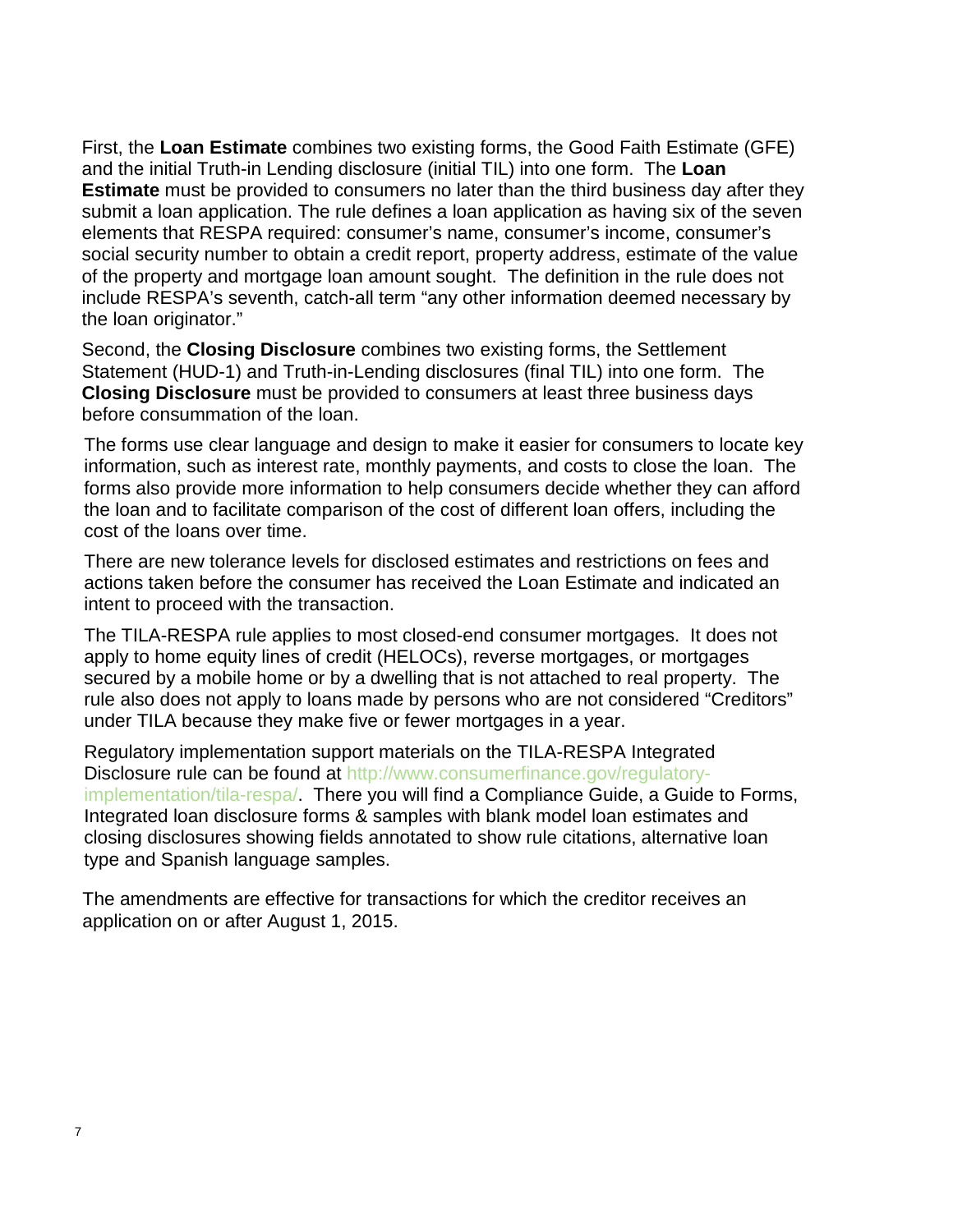# **Part II – Readiness Questionnaire**

This questionnaire should be used as a self-assessment in determining your progress towards compliance with the new mortgage rules. This document is not an examination tool and will not be added to the Examination Manual; it is intended to be a voluntary guide for preparation. It can also serve as a guide for discussions with examiners. The extent of those discussions may be determined by your institution's size, products offered, risk mitigation, and overall strength of your compliance management system.

# **A. Developing an Implementation Plan**

- 1. Evaluate the current products or services you offer to determine applicability:
	- Do you offer mortgage loans to consumers?
	- Do you offer any of the following mortgage products:
		- Closed-end credit secured by a dwelling?
		- Home equity lines of credit secured by a dwelling (*i.e.*, HELOCs)?
		- Mortgages that qualify as higher-priced mortgages under section 1026.35 of Regulation Z?
		- Mortgages that qualify as high-cost mortgages under section 1026.32 of Regulation Z?
		- Loans that are intended to meet the criteria for Qualified Mortgages under section 1026.43 of Regulation Z?
		- Second mortgages that meet the requirements of 1026.32 or 1026.35 of Regulation Z?
	- Do you service mortgage loans or own servicing rights?
	- Have you sold servicing rights to mortgage notes that you own?
- 2. Based on the products or services you offer, determine which regulatory amendments impact them.
	- What are the requirements that apply for each of your products?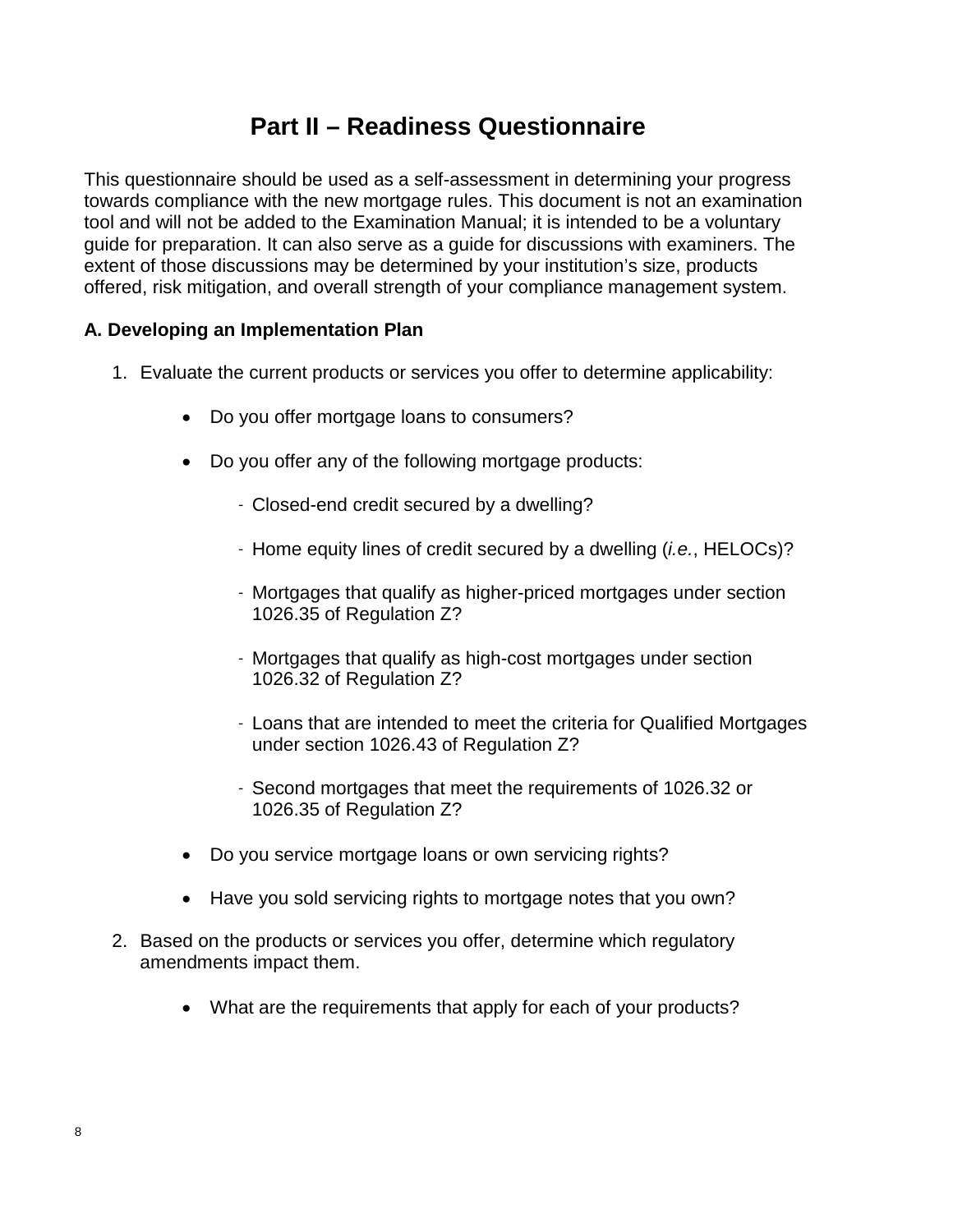- Have you obtained, reviewed, and considered the various bulletins, updates to rulemakings, and other requirements or guidance related to the final rules summarized in this Guide?
- Do you qualify for any exemptions? (Refer to the Small Entity Compliance Guides listed at the end of this document or the rules themselves for additional information on exemptions)
- Have you discussed which rules apply and any potential exemptions with your compliance counsel, as applicable, or regulator?
- 3. Have you developed an implementation plan?
	- Have you performed a gap analysis to determine what business, operational, and automated transaction processes need to change as a result of the new rules?
	- Has the plan been developed in consultation with or reviewed by key stakeholders, such as legal, compliance, and information technology?
	- Does it contain key milestones, dates for completion of required steps for compliance, testing plans, and progress reports?
		- How are you tracking progress?
		- Who reviews progress reports?
	- Does the plan include an audit review?
		- Have testing procedures been defined?
		- How are results and progress tracked?
	- Does the plan identify the responsible parties for developing the plan, ensuring adherence to the plan, and future compliance?
		- Is progress reported to senior management or the board (or similar oversight functions), as applicable?
	- Has the plan been approved by senior management and the board (or similar oversight functions), as appropriate?
	- Is your plan on schedule?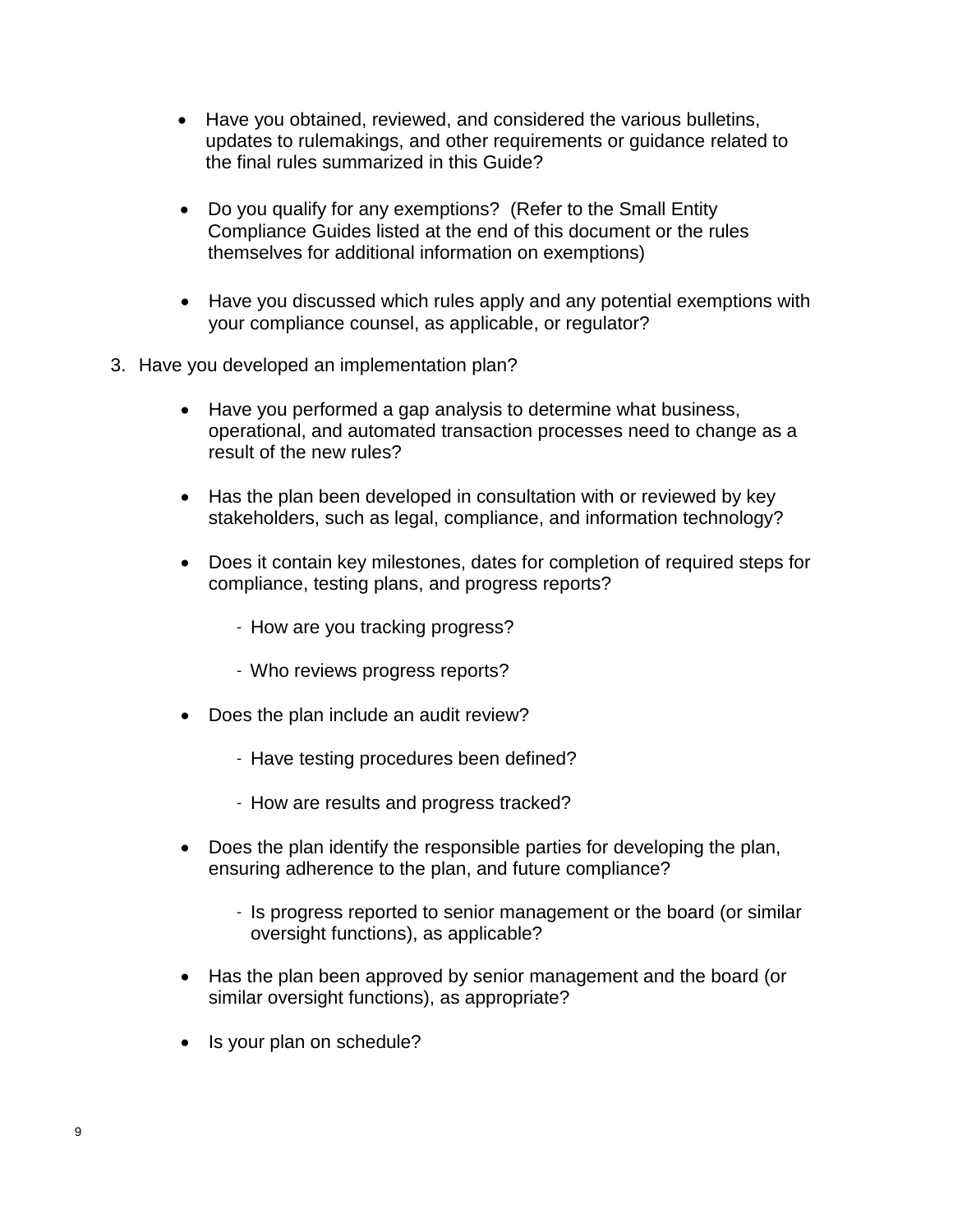- If not, has the deviation from schedule been approved by the board, or similar oversight function, or senior management, as appropriate, and discussed with regulators?
- Are all aspects of your plan scheduled to be completed prior to the rules' effective dates?
- Have you discussed your implementation plan with your regulators and compliance counsel, as applicable?
	- Have discussions with regulators resulted in any changes to your implementation plan?
- Do you have contracts with any third parties related to mortgage activities?
	- If so, have you discussed and evaluated their implementation plan?
	- Do you have a back-up plan should the vendor not fully implement the necessary changes prior to the effective dates?
	- Additional questions regarding this topic can be found in the section below titled Service Provider Management

## **B. Policies and Procedures**

1. Do your policies and procedures reflect the appropriate provisions in the following rules?

 *Note: The list below does not encompass all possible provisions that may apply to your institution. For a more detailed list of all provisions, requirements, and exemptions please visit <http://www.consumerfinance.gov/regulatory-implementation/>*

• [Ability-to-Repay](http://www.consumerfinance.gov/regulations/ability-to-repay-and-qualified-mortgage-standards-under-the-truth-in-lending-act-regulation-z/) and Qualified Mortgage Standards (Reg Z 1026.43)

#### Ability-to-Repay

If you will make loans that are not Qualified Mortgages, do your policies and procedures address the key components of the ability-to-repay provisions, including:

- Obtaining and verifying certain financial information related to the consumer(s)?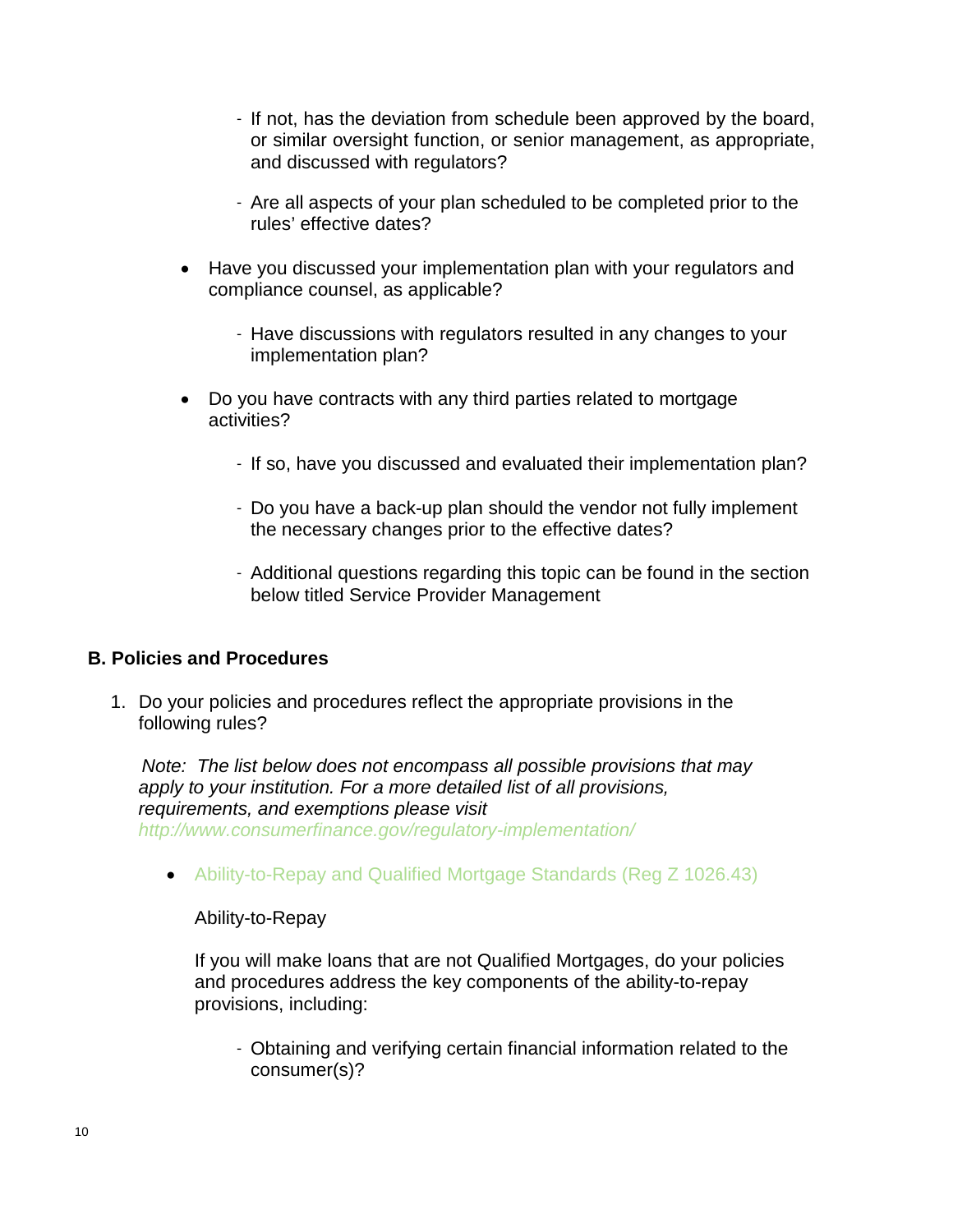- Ensuring that borrowers have sufficient assets or income to pay back the mortgage?
- For adjustable-rate mortgages, that the monthly payment is calculated using either a fully indexed rate or an introductory rate, whichever is higher?
- Any exemptions that apply and a full description of when the exemptions apply and conditions for exemptions (e.g., for a customer trying to refinance certain risky loans only after specific conditions are met)?

Qualified Mortgages

Do your policies and procedures address the key components of the qualified mortgage provisions, including:

- Documenting, where applicable, that loans were eligible for purchase or guarantee by Fannie Mae or Freddie Mac or other federal agencies, or that they were insured or guaranteed by FHA or VA?
- Restrictions on charging points and fees and prohibition of certain risky loan features (as applicable)?
- Limits on debt to income ratios (as applicable)?
- Full descriptions of qualifications for any qualified mortgage provisions (e.g., if the loan is made by a smaller creditor)?
- Escrow [Requirements](http://www.consumerfinance.gov/regulations/escrow-requirements-under-the-truth-in-lending-act-regulation-z/) under TILA (Reg Z 1026.35)

Do your policies and procedures address the key components of the higher-priced mortgage loan escrow provisions, including but not limited to:

- Requirements to establish and maintain escrow accounts for at least five years after consummating a higher-priced mortgage loan?
- Whether you qualify for any exemptions and a full description why (e.g., if you are a smaller creditor operating predominantly in rural or underserved areas and meet the other elements of that exemption)?
- Limited exemptions for "common interest communities."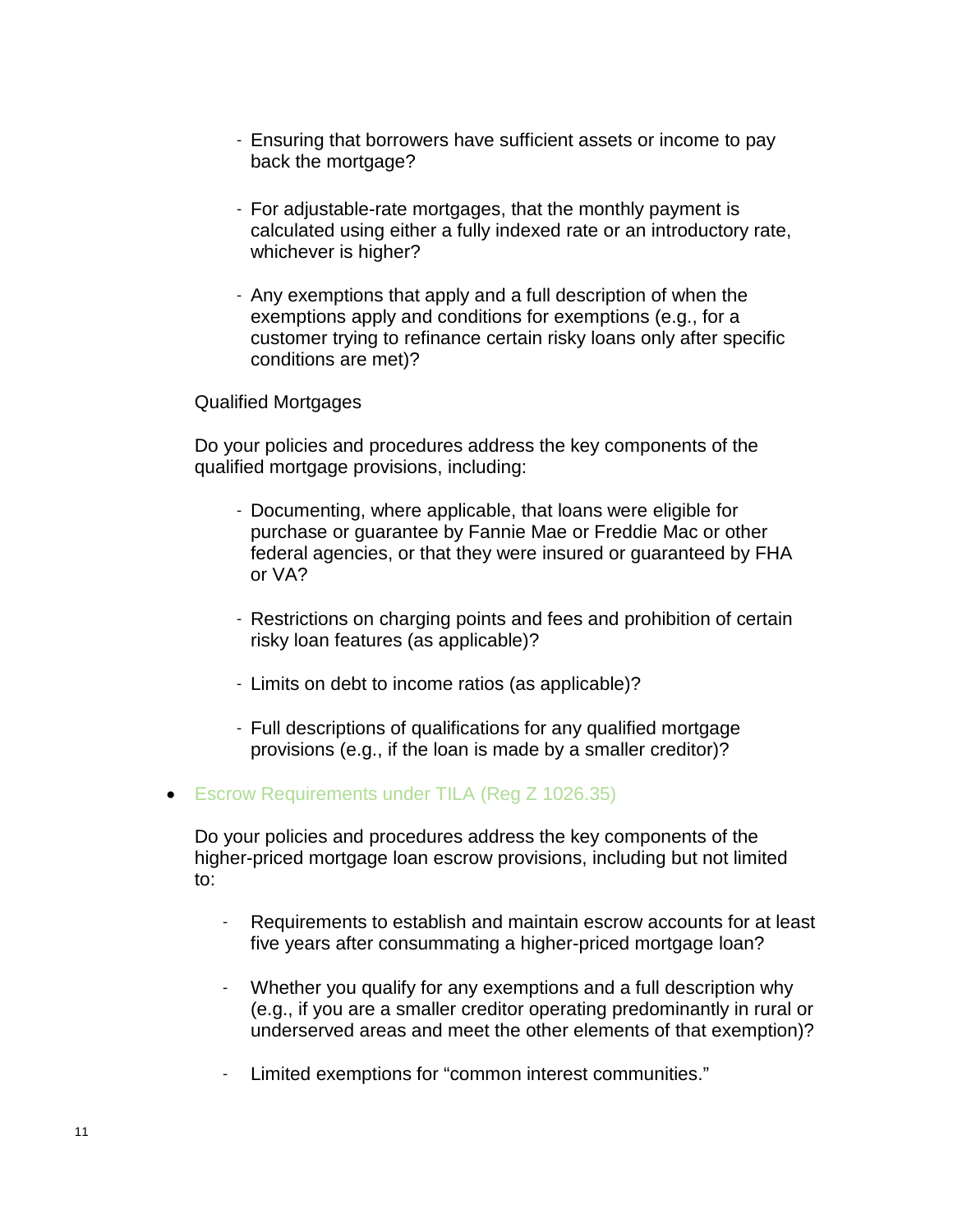# • High-Cost Mortgage and [Homeownership](http://www.consumerfinance.gov/regulations/high-cost-mortgage-and-homeownership-counseling-amendments-to-regulation-z-and-homeownership-counseling-amendments-to-regulation-x/) Counseling (Reg Z 1026.32 and Reg [X 1024.20\)](http://www.consumerfinance.gov/regulations/high-cost-mortgage-and-homeownership-counseling-amendments-to-regulation-z-and-homeownership-counseling-amendments-to-regulation-x/)

Do your policies and procedures address the key components of the High-Cost Mortgage provisions, including:

- Identifying High-Cost mortgages under the revised HOEPA coverage tests?
	- o Determining the applicable average prime offer rate.
	- o Determining points and fees thresholds.
	- o Determining prepayment penalty triggers.
- Imposing limitations and restrictions on certain loan terms for HOEPA loans?

Do your policies and procedures address the key components of the Homeownership Counseling provisions including:

- Identifying when Homeownership Counseling is required?
- Providing a list of homeownership counseling agencies to applicants within three business days after they apply for a federally-related mortgage loan?
- Receiving confirmation that borrowers have received the appropriate counseling before making a high-cost loan or a loan that provides for or permits negative amortization to the borrower?
- [Mortgage Servicing Rules \(Regulations](http://www.consumerfinance.gov/regulations/2013-real-estate-settlement-procedures-act-regulation-x-and-truth-in-lending-act-regulation-z-mortgage-servicing-final-rules/) X and Z)

Do your policies and procedures address the key components of the Mortgage Servicing provisions, including:

- Periodic billing statements
- Interest-rate adjustment notices for ARMs
- Prompt payment crediting and payoff statements
- Force-placed insurance
- Error resolution and information requests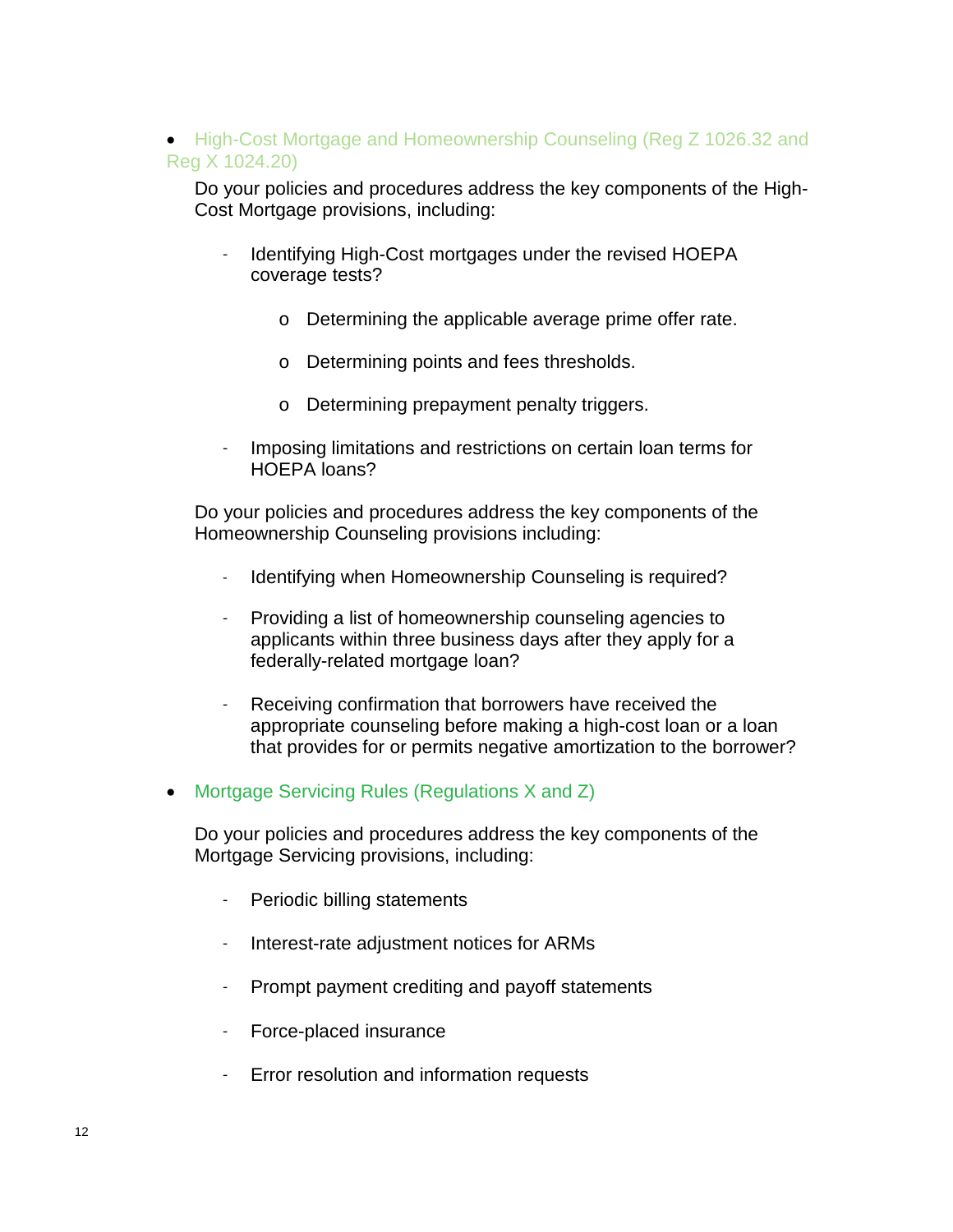- General servicing policies, procedures, and requirements
	- o Assessing and providing timely and accurate information
	- o Properly evaluating loss mitigation applications
	- o Facilitating oversight of, and compliance by, service providers, including attorneys handling foreclosures
	- o Facilitating transfer of information during servicing transfers
	- o Informing borrowers of the written error resolution and information request procedures
- Early intervention with delinquent borrowers
- Continuity of contact with delinquent borrowers
- Loss mitigation procedures
- Valuations for First Lien [Loans Secured by a Dwelling](http://www.consumerfinance.gov/regulations/disclosure-and-delivery-requirements-for-copies-of-appraisals-and-other-written-valuations-under-the-equal-credit-opportunity-act-regulation-b/) (Reg B 1002.14)

Do your policies and procedures address the key components of the ECOA Valuations provisions, including:

- Notifying applicants of their right to receive copies of all valuations and appraisals developed in connection with the application, along with other information required in the notice?
- Providing applicants a copy of each appraisal and other written valuation "promptly upon their completion" or three business days prior to consummation (for closed-end credit) or account opening (for open-end credit), whichever is earlier?
- That fees cannot be charged in connection with providing a copy of the appraisal or valuation?
- Appraisals for [Higher-Priced](http://www.consumerfinance.gov/regulations/appraisals-for-higher-priced-mortgage-loans/) Mortgage Loans (Reg Z 1026.35)

Do your policies and procedures address the key components of the higher-priced mortgage loan appraisal provisions, including:

- For all higher-priced mortgage loans that are not eligible for at least one of the several exemptions from the rule: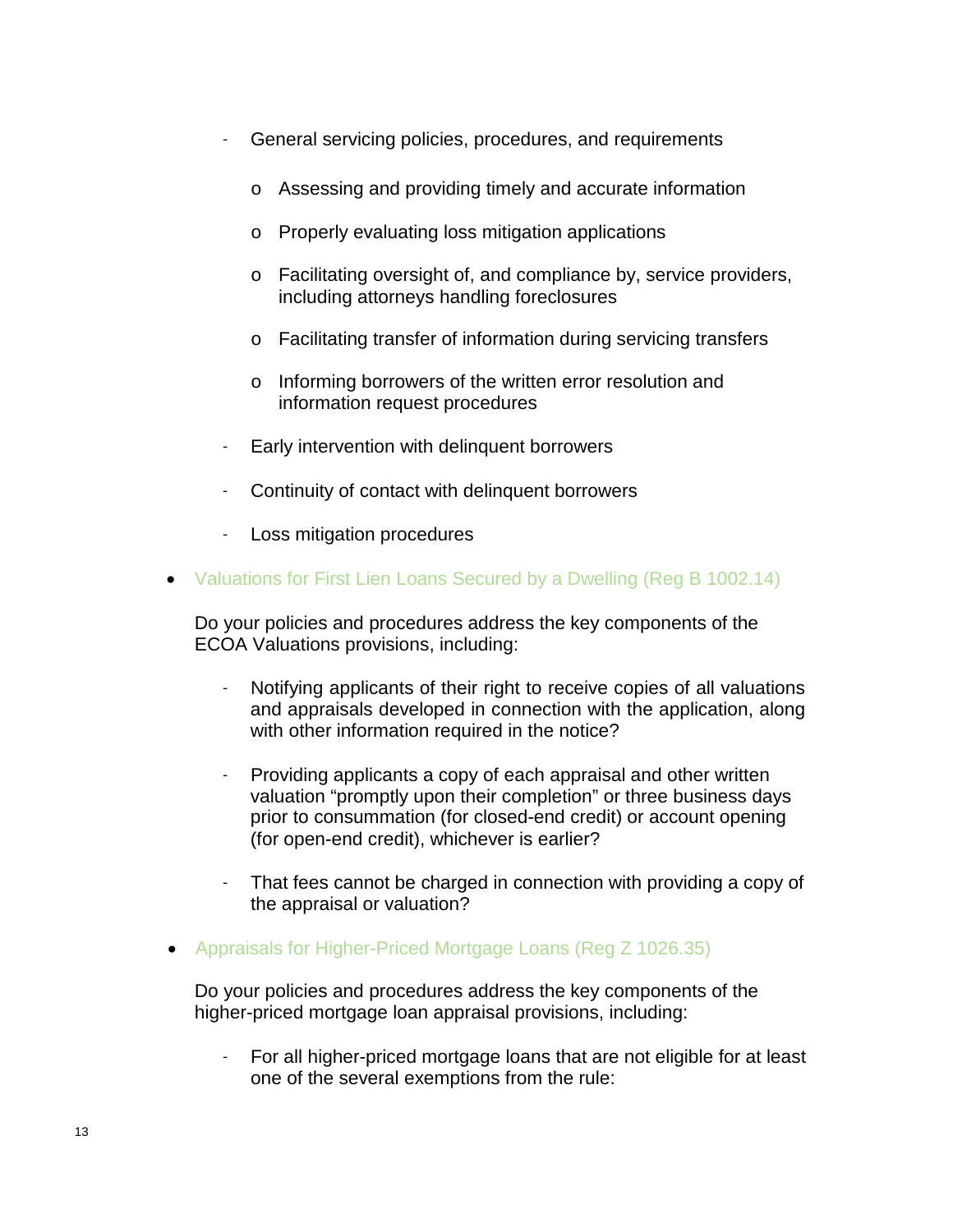- o notifying applicants of their right to receive copies of any written appraisal developed, along with other information required in the notice?
- o obtaining a written appraisal (including a physical visit of the interior of the property) performed by a certified or licensed appraiser?
- o obtaining an additional written appraisal (including a physical visit of the interior of the property), at no cost to the borrower, in connection with certain "flipped" properties?
- o providing consumer a free copy of all written appraisals for the transaction at least three business days before consummation?
- Loan Originator [Compensation](http://www.consumerfinance.gov/regulations/loan-originator-compensation-requirements-under-the-truth-in-lending-act-regulation-z/) Requirements (Reg Z 1026.36)

Do your policies and procedures address the key components of the Loan Originator Compensation provisions, including:

- Requirements prohibiting a loan originator's compensation from being based on any of the transaction's terms?
- Requirements that your individual loan originators be licensed or registered as applicable under the Secure and Fair Enforcement for Mortgage Licensing Act of 2008 (SAFE Act) and other applicable laws?
- Requirements that your loan originators provide their name and unique identifier under the Nationwide Mortgage Licensing System and Registry on loan documents?
- Requirements for maintaining records concerning loan originator compensation for at least three years?
- Assuring that a loan originator that receives compensation directly from a consumer cannot receive compensation from another person in connection with the same transaction unless there is an exemption?
- Assuring compliance with RESPA and TILA regulatory requirements relating to compensation paid to parties that act as mortgage brokers (even if they are not called brokers)?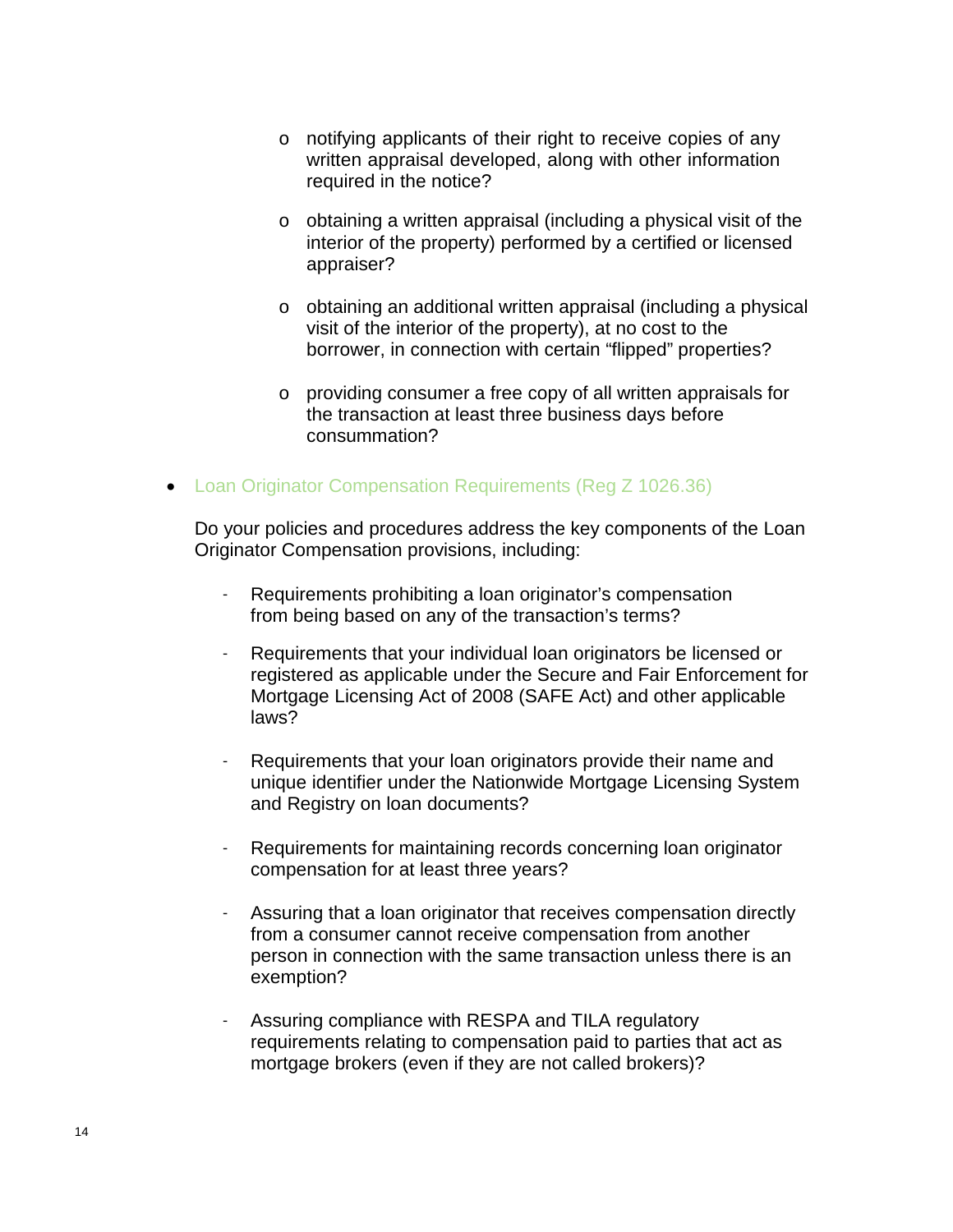Note: The Bureau has issued a complete exemption to the prohibition on loan originators receiving origination fees or charges from someone other than the consumer where the consumer pays upfront points and fees pursuant to its exemption authority while it scrutinizes several crucial issues relating to the design, operation, and possible effects in a mortgage market undergoing regulatory overhaul of such a restriction.

• [Mandatory](https://www.federalregister.gov/articles/2013/02/15/2013-01503/loan-originator-compensation-requirements-under-the-truth-in-lending-act-regulation-z) Arbitration and Financed Credit Insurance

Do your policies and procedures address provisions that:

- Prohibit contracts or agreements from requiring consumers to submit disputes concerning a residential mortgage loan or home equity line of credit to arbitration and do you prohibit applying or interpreting such contracts or agreements to waive federal statutory causes of action?
- Prohibit financing of any premiums or fees for credit insurance or debt cancellation or suspension in connection with a consumer credit transaction secured by a dwelling? (Note: Credit insurance can be paid on a monthly basis and some unemployment insurance is excluded.)

#### • [TILA-RESPA Integrated Disclosures](http://www.consumerfinance.gov/regulations/integrated-mortgage-disclosures-under-the-real-estate-settlement-procedures-act-regulation-x-and-the-truth-in-lending-act-regulation-z/)

If you make closed-end credit transaction secured by real property, do your policies and procedures address key provisions that:

- Identify covered transactions?
- Identify transactions where you must continue to use the existing disclosures under TILA and RESPA after the effective date (GFE, initial and final TIL, and the HUD-1)?
- Define pre-consummation and post-consummation disclosure requirements and tolerances?
- Include disclosures required by this rule such as the Loan Estimate, the Closing Disclosure, the post-consummation escrow cancellation notice, (Escrow Closing Notice), and the postconsummation mortgage servicing transfer and partial payment notice?

#### **Loan Estimate**

- Outline the six pieces of information that define an "application"?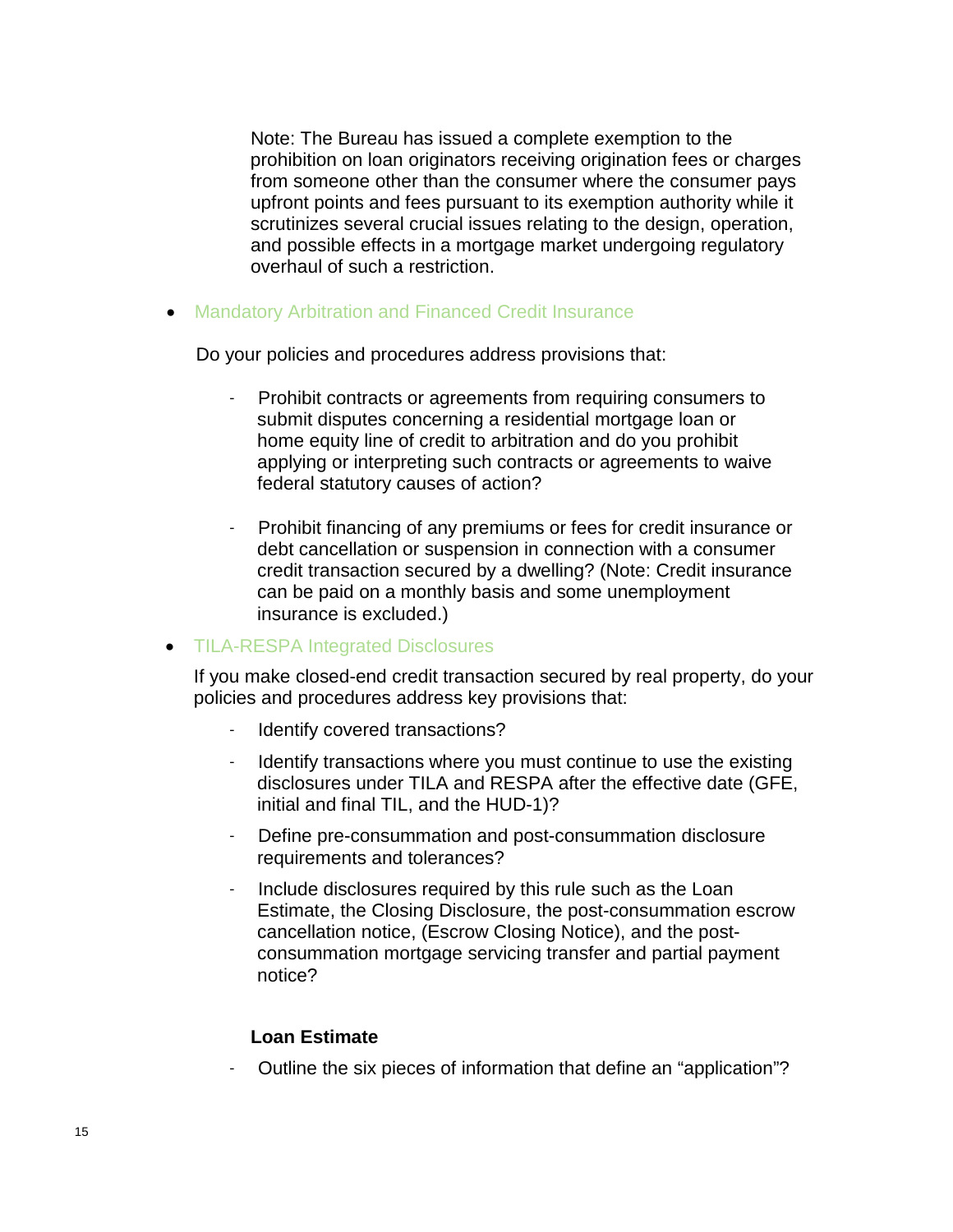- Describe what is necessary for a consumer to indicate an intent to proceed?
- Ensure you provide the Loan Estimate no later than 3 business days (days when your offices are open to the public for carrying out substantially all of your business functions) after application and any revised Loan Estimate no later than 4 business days (all calendar days except Sundays and legal public holidays) before consummation (unless the consumer waives the waiting period due to a personal emergency)?
- Make sure the Loan Estimate is correct and that allowable errors are within tolerances?
- No later than three business days after receiving the application, provide a separate list of services for which the consumer may or may not shop and identify at least one provider for each service? (Note: For services for which the consumer may shop, the consumer may choose a different provider than what is on the list).
- Assure that revisions to the Loan Estimate or issuance of a new Loan Estimate comply with the regulatory requirements such as timing?
- Provide disclaimers for written estimates prior to application and for advertisements?
- Charge only permitted fees prior to providing the Loan Estimate?
- Assure that a mortgage broker that provides the Loan Estimate complies with all requirements?

## **Closing Disclosure**

- Assure that the consumer receives the Closing Disclosure at least 3 business days (all calendar days except Sundays and legal public holidays) prior to consummation?
- Provide corrected Closing Disclosures if necessary, that comply with the requirements for timing, corrections due to subsequent changes, and new 3-day waiting period?
- Implement a process for post-consummation review to ensure that you provide corrected Closing Disclosures for non-numerical clerical errors and any estimates above allowable thresholds and that you make refunds to consumers within 60 calendar days of consummation?
- 2. Do your policies contain all the relevant disclosures, in addition to the Loan Estimate and the Closing Disclosure, required by the new rules?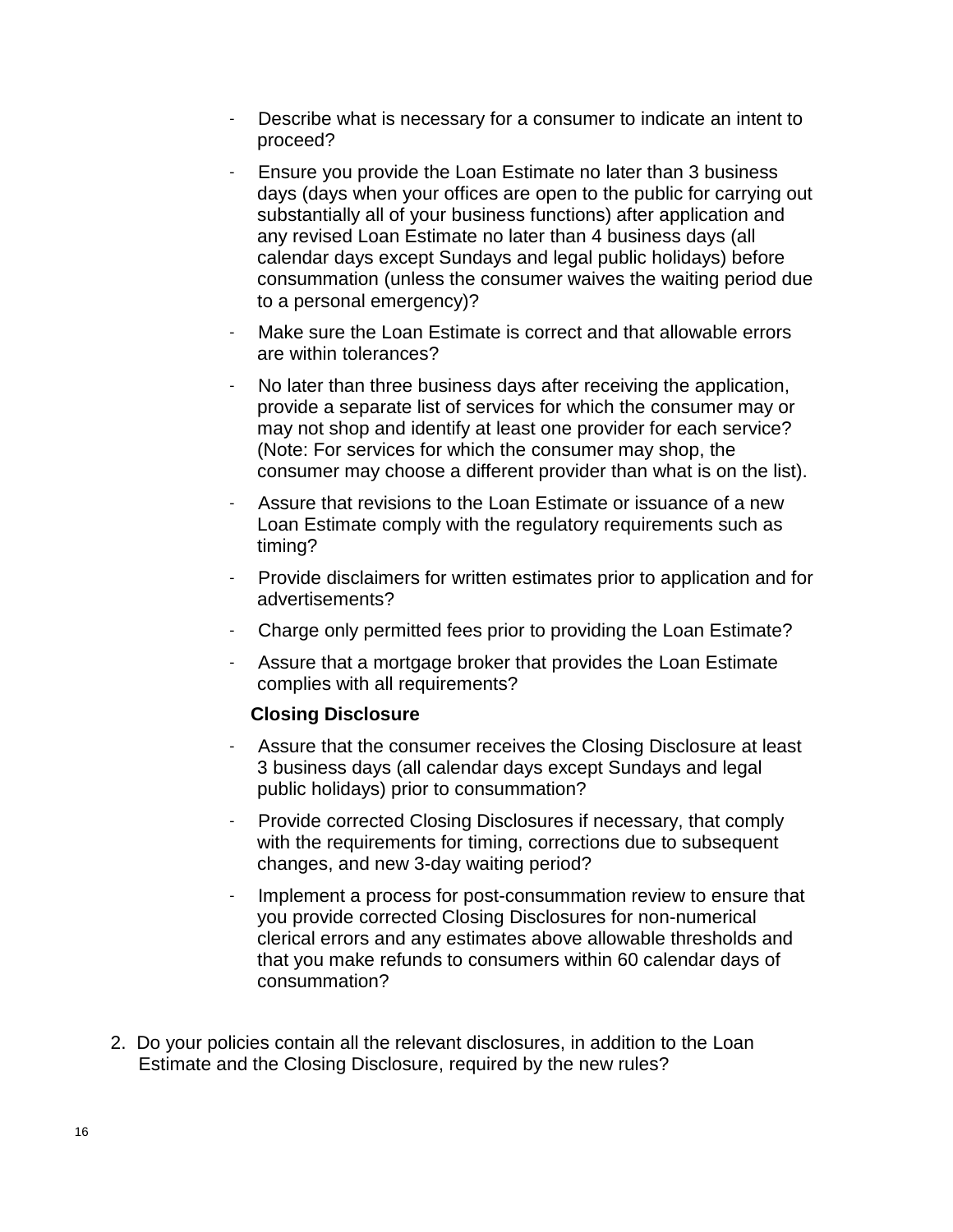- Do you use the model disclosure forms and language contained in the regulatory guidance?
	- If not, are your disclosures clearly written in a way that consumers are likely to understand?
- Are the disclosures presented in a way that is likely to call the consumer's attention to the nature and significance of the information in the notice?
- 3. Have you established controls to satisfy the timing and method of delivery requirements?
- 4. Do you retain copies of the disclosures for each of the applicable time periods required by the new rules?
- 5. Have disclosures been reviewed by compliance and audit?
	- Have the policies been reviewed by the board (or similar oversight functions) and senior management as appropriate, the compliance officer, or legal counsel?
		- Were any concerns identified at this level?
		- If yes, have they been resolved?
- 6. Do you have testing planned to confirm that your actual practices conform to the policies?
- 7. What processes do you have in place to ensure that policies are kept current and account for all changes in the regulatory environment?
	- Who is responsible for maintaining content?
- 8. What steps will you take to ensure that new product development considers new regulatory rules and associated risks?
	- Is the compliance function represented in the new product development process?
- 9. Do your policies and procedures vary materially by region, by delivery method, or by legal entity?
	- If practices vary: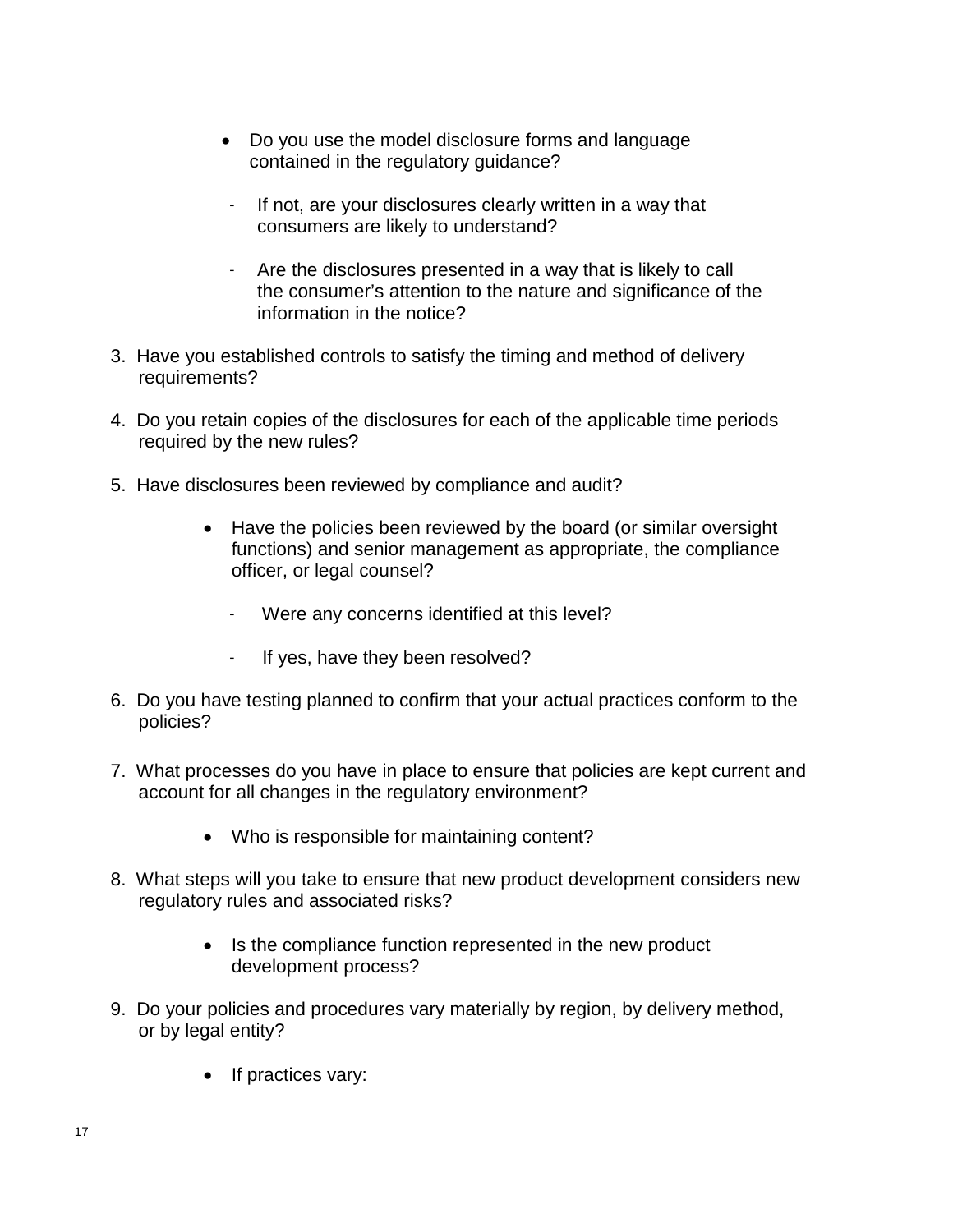- Is testing done for each segment?
- Are all policies individually approved?
- What controls are in place to ensure that regulatory updates are accounted for in all policies?
- 10. Have automated tools been updated to reflect your new policies and procedures?
	- Have they been tested to confirm accuracy?
	- Do they use appropriate data standards and implement the required format?
- 11. Have you updated your risk assessment to reflect the regulatory changes?
	- Do your policies and procedures define a process for ongoing updates to the risk assessment to account for regulatory changes?

# **C. Training**

- 1. Have you determined what training needs to be developed?
- 2. Have you determined who needs training?
	- Does this include your loan officers, processors, closing agents, compliance teams and quality control staff?
	- Does this include monitoring the training your third party service providers are providing for their staff, especially where you may have some responsibility for their actions?
- 3. Has training been conducted? If so, do you anticipate offering refresher training?
- 4. Have you considered the following questions in developing training:
	- What information will be covered in the new training?
	- What is the format for training? (Instructor-led, online, etc.)
	- How will training vary based on job duties?
	- How do you document completed training?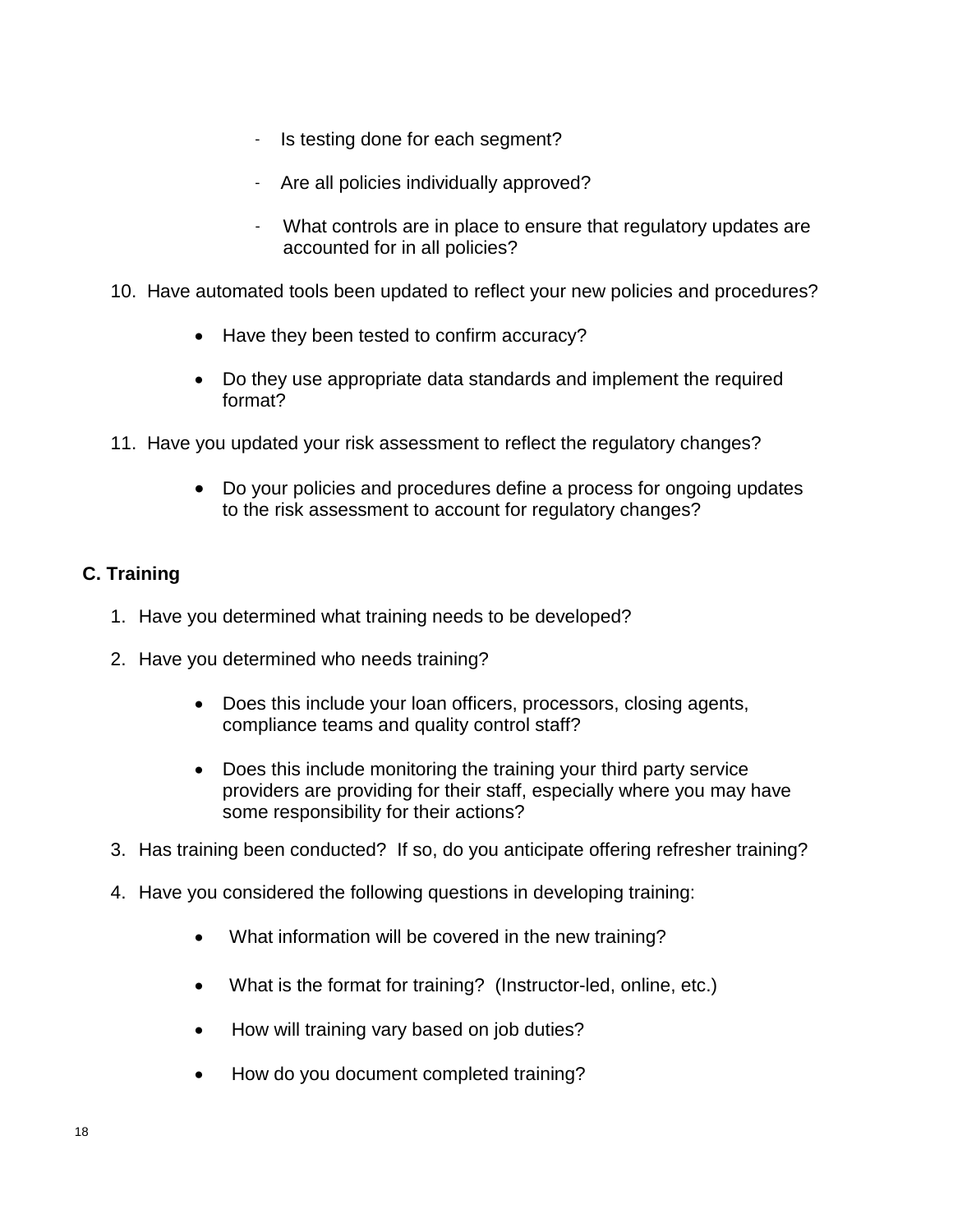- What are the consequences for employees not completing training by the assigned deadline?
- Have the changes to the training program been fully integrated into your full training program and ongoing schedule?
- 5. How will you roll out the changes to your training program?
	- When will training be completed?
	- Do training timelines allow for enough time for staff to fully understand rule requirements prior to the effective date?
	- Have you done any testing of training program changes?
- 6. Who is responsible for developing course content?
	- Did you purchase content from an outside vendor?
	- How is senior management involved in developing and approving course content?
	- How did you determine that course content is adequate?
	- What is the process for identifying the need for additional changes?
- 7. Have you determined what training will be needed to address operational changes?
	- What areas are impacted by the changes?

# **D. Audit, Compliance Review, Internal Compliance**

- 1. Did audit and compliance specialists review or play a role in developing and implementing your new procedures for complying with the new mortgage rules?
	- If so, did the audit and compliance specialists make any suggestions for process improvement?
	- Are any action items outstanding?
		- How are they being tracked?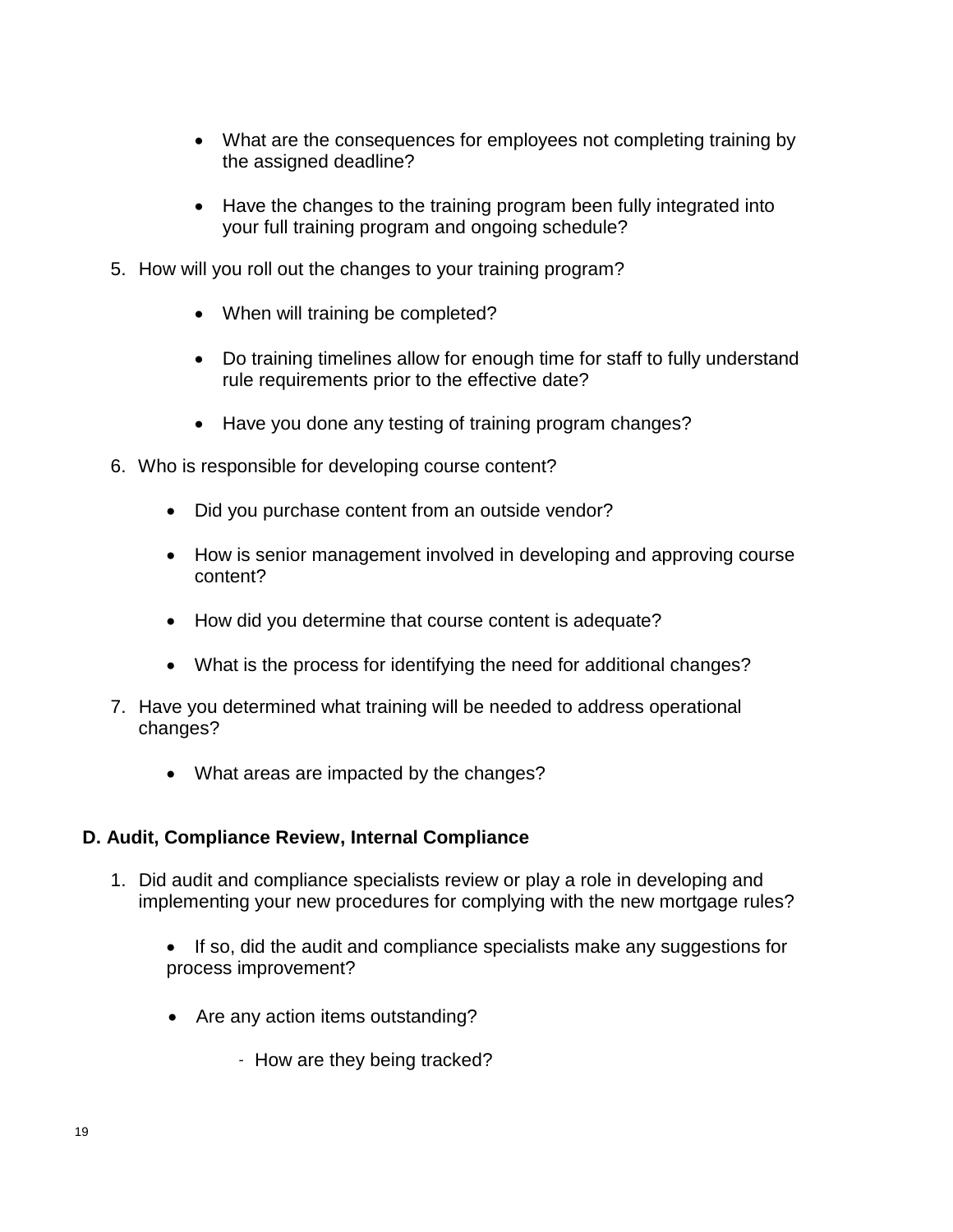- Will enhancements be made prior to the rule effective date?
- 2. Have audit/compliance review/internal control procedures been updated to reflect the regulatory changes?
	- Have the updated procedures been tested?
	- Has the updated audit/compliance/internal control program been approved by the board (or similar oversight function) and senior management, as appropriate?
	- Have you conducted a pre-exam review to determine level of compliance?
- 3. Have you conducted any pre-implementation reviews? If so, have you adjusted appropriate elements of your compliance management program where you've identified weaknesses?

# **E. Complaints**

- 1. What training will the associates that process consumer complaints receive regarding the changes to the mortgage rules?
	- Will applicable training be completed prior to the effective date?
- 2. Are complaints processed centrally or by individual business lines?
	- If by line of business, how will complaints training vary?
- 3. Is complaint data analyzed to identify training needs and process breakdowns?
- 4. How are complaints handled when regulatory violations are noted?
	- Are violations tracked?
	- Is root cause analysis done when violations are noted?

## **F. Service Provider Management**

- 1. What arrangements, agreements, or contracts exist with vendors and other service providers related to mortgage products or servicing?
	- Do you have changes planned for service provider practices as a result of the new rules?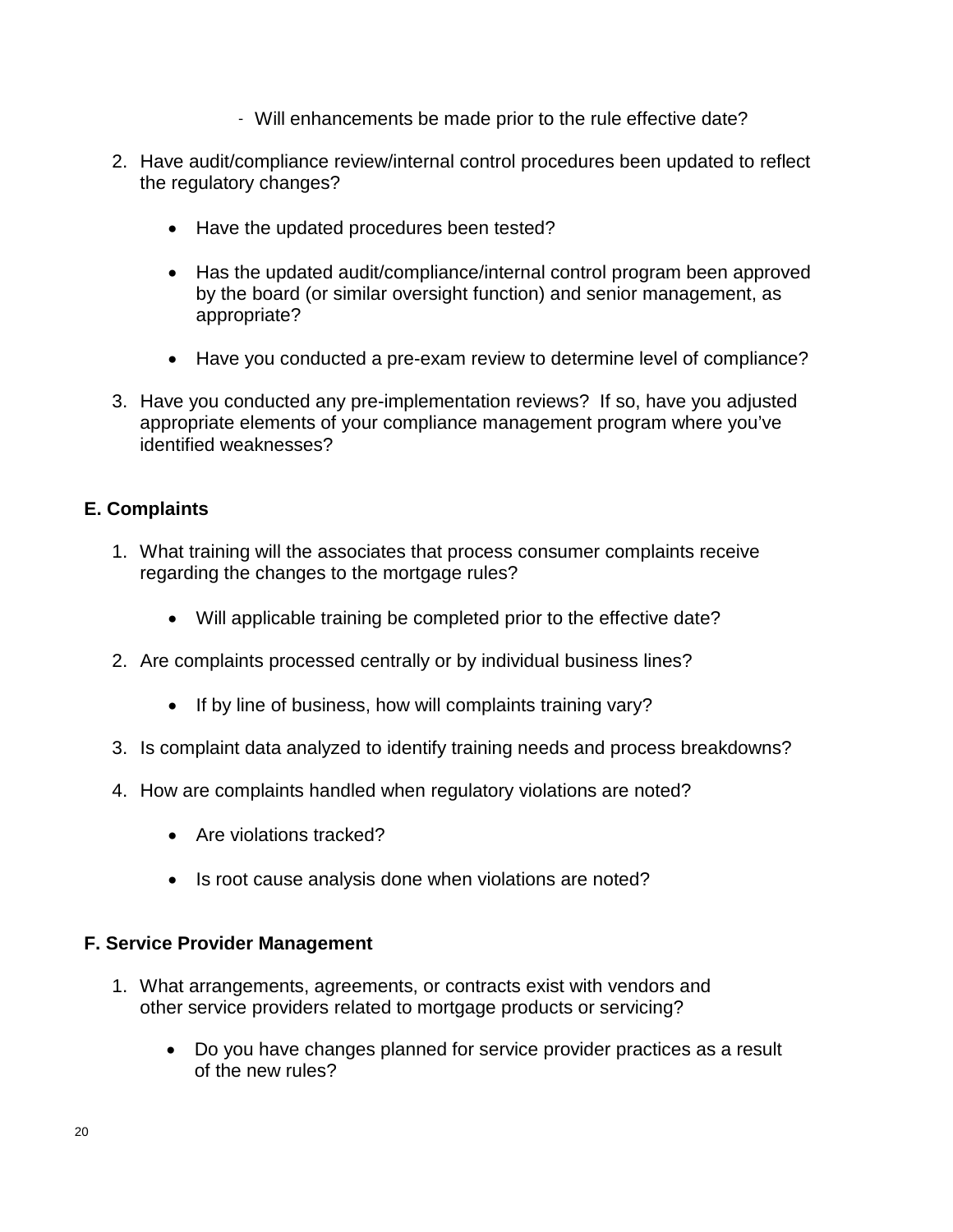- Have you evaluated current integrations between your technology platforms and those of your relevant third party providers, such as document generators and settlement service providers to determine what updates are necessary?
- Will your third party service providers deliver compliant application technology releases and/or fully tested process updates in time for the effective dates?
- If your third party service provider is or was not compliant by the effective dates, do you have an alternate plan in place to ensure compliance?
- If no such plan exists, when will such a plan be established?
- 2. What changes have been made or need to be made to the above arrangements, agreements, or contracts to ensure that service providers comply with new regulations and all legal obligations?
- 3. Do you review complaints regarding vendor activity for compliance and process concerns?
	- How frequently do you receive this complaint data?
- 4. Do you receive and review training procedures for third parties related to regulatory requirements?
- 5. Will you provide training for any third party service providers?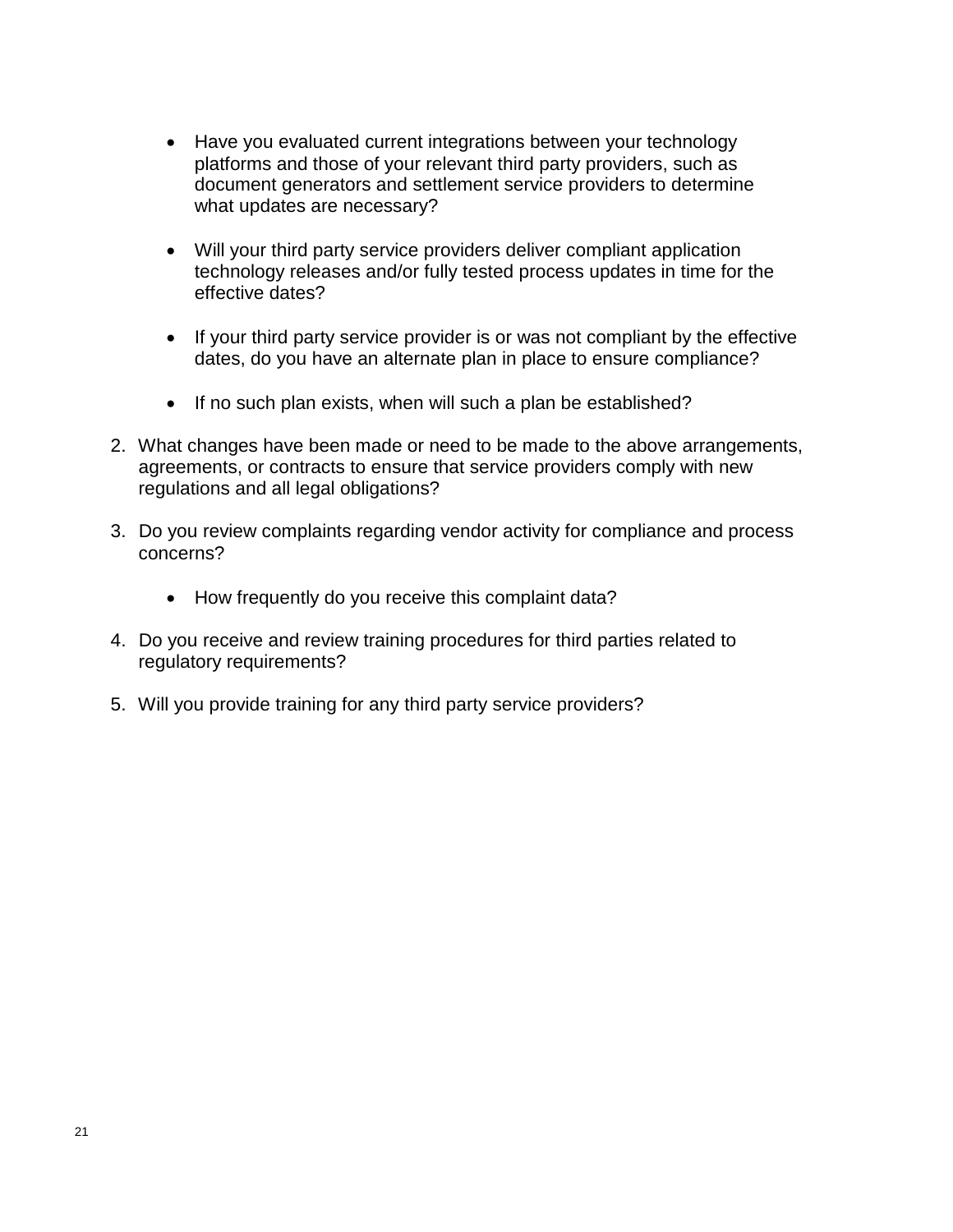# **Part III – Frequently Asked Questions**

#### **How do I contact the CFPB about the new mortgage rules?**

For more information on Regulatory Implementation materials, please contact CFPB MortgageRulesImplementation@cfpb.gov. Your feedback is crucial to making these materials and this page as helpful as possible.

If, after reviewing the resources on the Regulatory Implementation page and the related regulation(s) and commentary, you have a question regarding regulatory interpretation, please email [CFPB\\_reginquiries@cfpb.gov](mailto:CFPB_reginquiries@cfpb.gov) with your specific question, including reference to the applicable regulation section(s).

For more information regarding using this readiness guide, you may contact the CFPB Office of Supervision by email at CFPB Supervision@CFPB.gov.

#### **Who must comply with the rule?**

Please review the details of the new requirements to determine coverage. You can find additional information about coverage and exemptions found in the [TILA-RESPA Integrated Disclosure rule small entity compliance guide.](http://www.consumerfinance.gov/regulatory-implementation/tila-respa/)

#### **What does the CFPB expect of institutions when a regulation becomes effective?**

The CFPB expects institutions to comply with all relevant provisions by the effective date of the rule. Policies, procedures and training should be updated to ensure that employees fully understand the changes prior to the effective dates.

## **When will the CFPB start examining for compliance with recent rule changes?**

The CFPB will assess policies and procedures in a timely fashion. Transaction testing will not take place until after the effective date of the rule and enough time has passed to allow for an adequate sample of transactions. You should be prepared to discuss your implementation plan and policy changes prior to the effective date of the rule.

#### **Will the CFPB coordinate and communicate supervisory activities with other regulatory agencies?**

In accordance with the Dodd-Frank Act and its routine practice, the CFPB will coordinate with other regulators. Regulators will communicate examination plans and findings with each other. When appropriate, the regulators will coordinate examination efforts in order to reduce regulatory burden.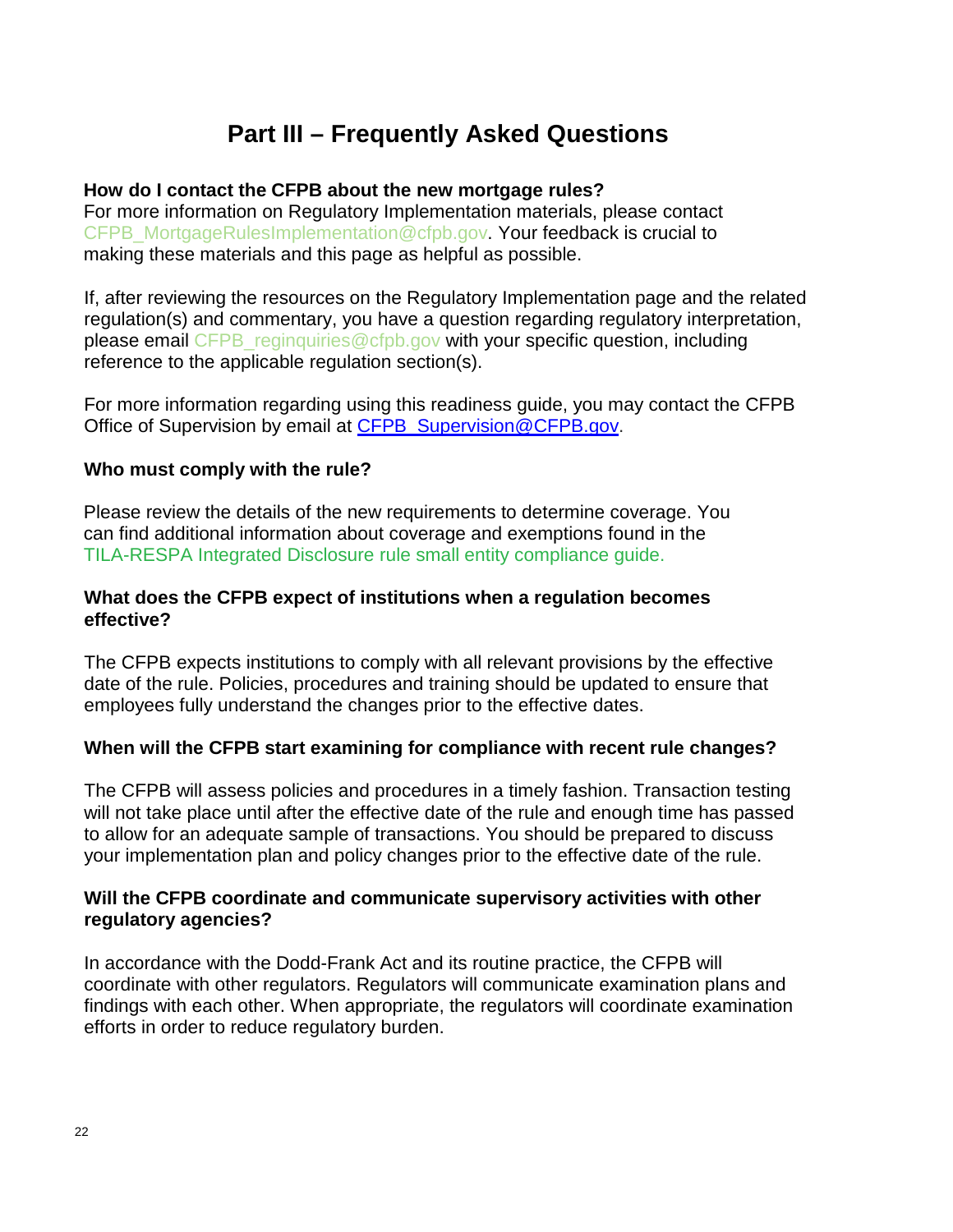# **Where can I find CFPB examination procedures and other information?**

The examination procedures and links to revised examination procedures that will be incorporated into the full examination manual in the future, can be found on the CFPB website.

**<http://www.consumerfinance.gov/guidance/supervision/manual/>**

## **Where can I find examination procedures for other regulators?**

For examination procedures outside the CFPB, you should consult the regulatory agencies' websites.

 **<http://www.occ.gov/topics/examinations/index-examinations.html>**

**<http://www.fdic.gov/regulations/>**

**<http://www.federalreserve.gov/bankinforeg/default.htm>**

**<http://www.ncua.gov/Legal/GuidesEtc/Pages/Examiners-Guide.aspx>**

# **[http://www.csbs.org](http://www.csbs.org/)**

## **Where do I find additional resources to assist in implementation?**

For additional information, you may use the CFPB developed tools and compliance guides. Many of the tools developed by the CFPB can be accessed on our website, [http://www.consumerfinance.gov/regulatory-implementation/,](http://www.consumerfinance.gov/regulatory-implementation/) or in Part V of this document.

For the TILA-RESPA Integrated Disclosure rule, regulatory support materials can be found at [http://www.consumerfinance.gov/regulatory-implementation/tila-respa/.](http://www.consumerfinance.gov/regulatory-implementation/tila-respa/) There you will find a Compliance Guide, a Guide to Forms, Integrated loan disclosure forms & samples with blank model loan estimates and closing disclosures showing fields annotated to show rule citations, alternative loan type and Spanish language samples.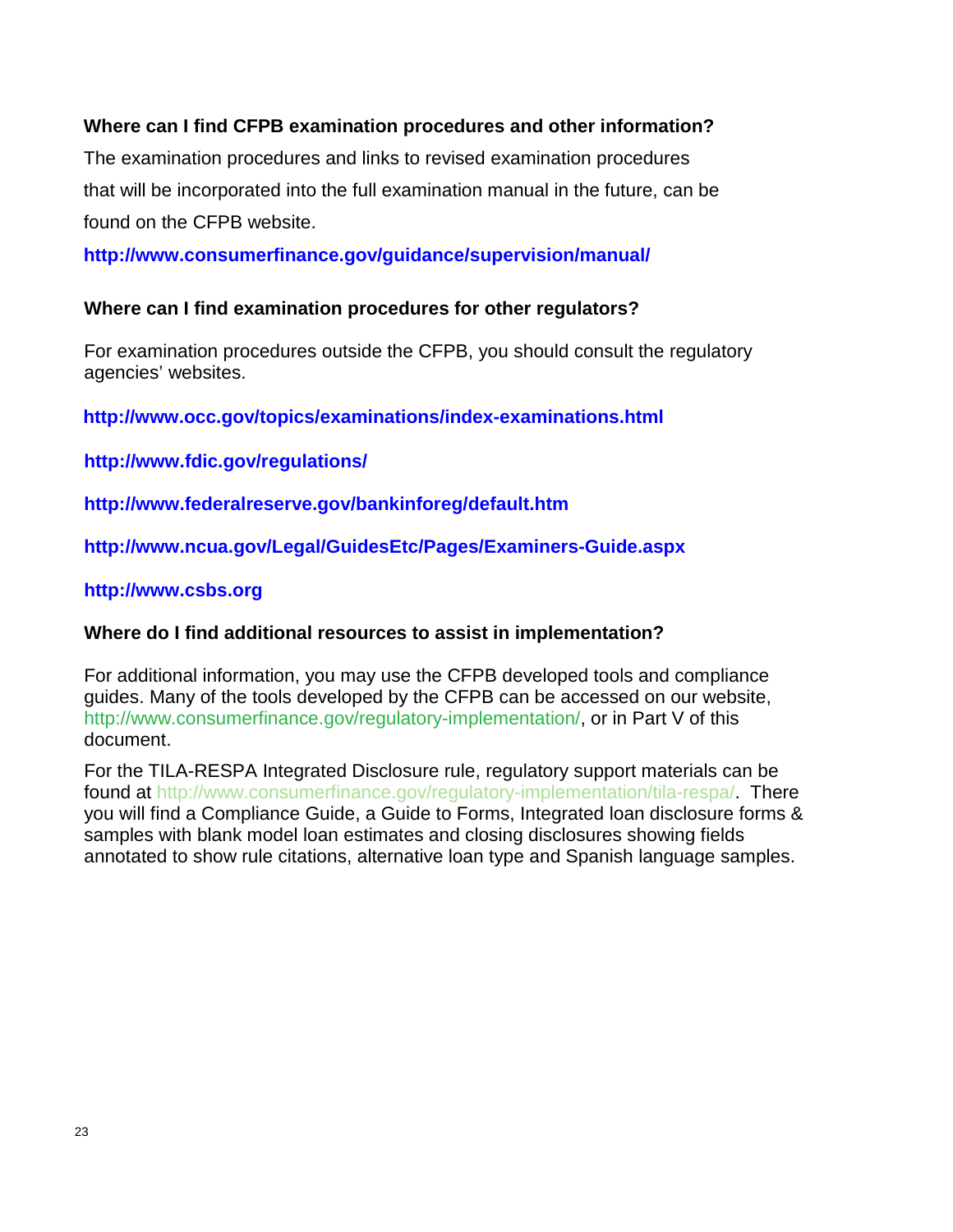# **Part V – Tools**

Below you will find links to further information and CFPB-prepared tools to assist you in complying with the new mortgage rules.

# **[CFPB Regulatory Implementation Webpage](http://www.consumerfinance.gov/regulatory-implementation/)**

#### **[Title XIV Rule Implementation](http://www.consumerfinance.gov/regulatory-implementation/title-xiv/)**

[Title XIV Mortgage Rules at a Glance](http://www.consumerfinance.gov/mortgage-rules-at-a-glance/)

[Ability-to-Repay and Qualified Mortgage Rule Small EntityCompliance](http://files.consumerfinance.gov/f/201401_cfpb_atr-qm_small-entity-compliance-guide.pdf)  [Guide](http://files.consumerfinance.gov/f/201401_cfpb_atr-qm_small-entity-compliance-guide.pdf) 

[Ability-to-Repay Requirements with Qualified](http://files.consumerfinance.gov/f/201308_cfpb_atr-and-qm-comparison-chart_V2_final.pdf) Mortgages Comparison **Chart** 

[Small Creditor Qualified Mortgages Flowchart](http://files.consumerfinance.gov/f/201405_cfpb_smallcreditorflowchart_final.pdf)

Mortgage Origination [Rules: Transaction Coverage and Exemption](http://files.consumerfinance.gov/f/201311_cfpb_origination-coverage-and-exemptions-chart.pdf)  **[Chart](http://files.consumerfinance.gov/f/201311_cfpb_origination-coverage-and-exemptions-chart.pdf)** 

[Loan Originator Compensation](http://files.consumerfinance.gov/f/201401_cfpb_complaince-guide_loan-originator.pdf) Requirements Small Entity [Compliance Guide](http://files.consumerfinance.gov/f/201401_cfpb_complaince-guide_loan-originator.pdf) 

[TILA Higher-Priced Mortgage Loans \(HPML\) Escrow Rule Small](http://files.consumerfinance.gov/f/201401_cfpb_tila-hpml-escrow_compliance-guide.pdf)  [Entity Compliance Guide](http://files.consumerfinance.gov/f/201401_cfpb_tila-hpml-escrow_compliance-guide.pdf)

[High-Cost Mortgage and Homeownership Counseling Small Entity](http://files.consumerfinance.gov/f/201401_cfpb_hoepa-compliance-guide.pdf) Compliance **[Guide](http://files.consumerfinance.gov/f/201401_cfpb_hoepa-compliance-guide.pdf)** 

ECOA Valuations Rule [Small Entity Compliance Guide](http://files.consumerfinance.gov/f/201401_cfpb_compliance-guide_ecoa.pdf)

[TILA Appraisals for Higher-Priced Mortgage Loans Small Entity Compliance](http://files.consumerfinance.gov/f/201401_cfpb_tila-hpml_appraisal-rule-guide.pdf)  **[Guide](http://files.consumerfinance.gov/f/201401_cfpb_tila-hpml_appraisal-rule-guide.pdf)** 

[TILA and RESPA Servicing Small](http://files.consumerfinance.gov/f/201401_cfpb_small-entity-compliance-guide_tila-respa.pdf) Entity Compliance Guide

[TILA and RESPA Servicing Coverage Chart](http://files.consumerfinance.gov/f/201312_cfpb_servicing-applicability-comparison-chart-reg-x-and-z.pdf)